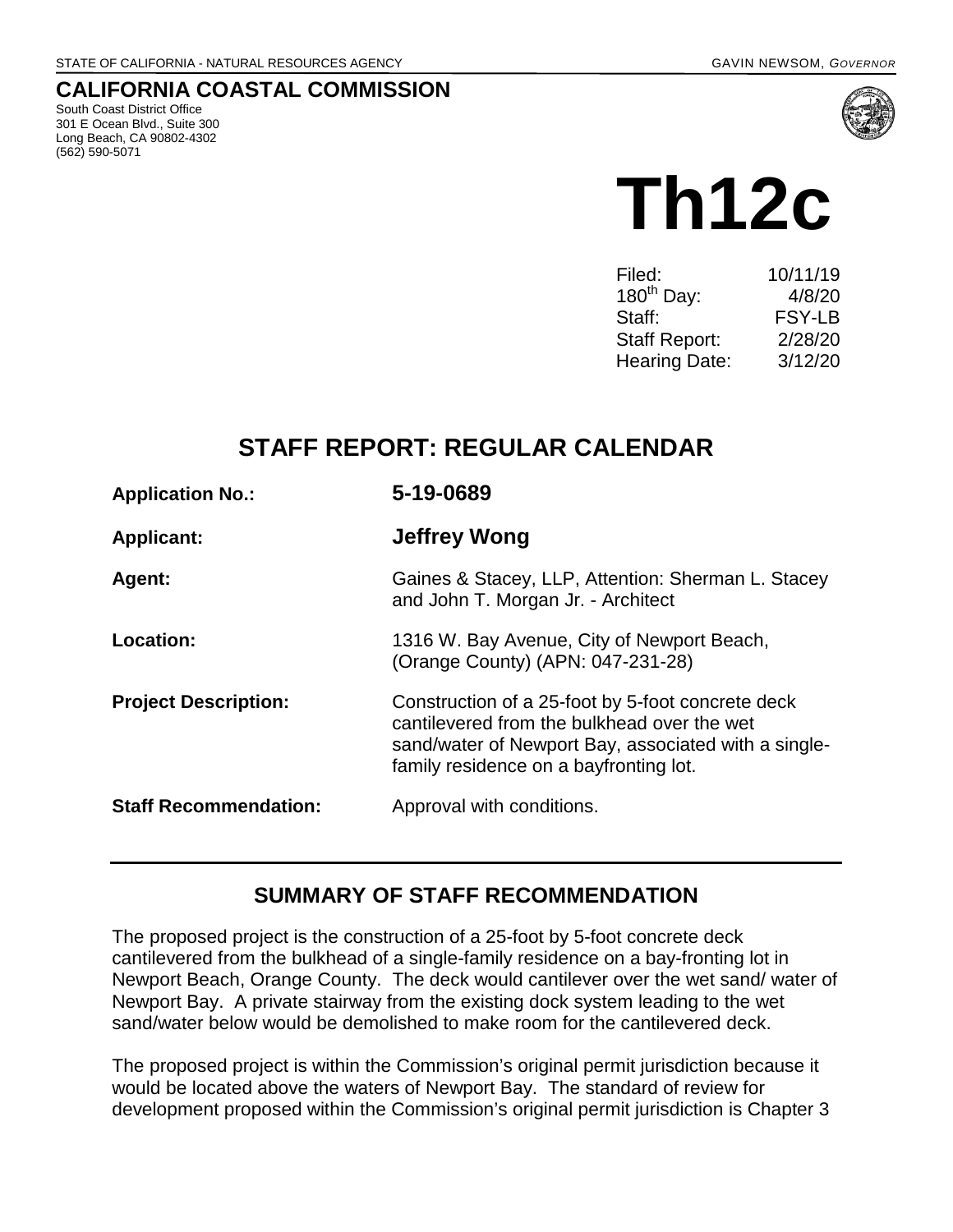of the Coastal Act; although the City's certified Local Coastal Program ("LCP") is advisory in nature and may provide guidance in the review process.

Staff is recommending **APPROVAL** of the proposed cantilevered deck with **five (5) special conditions**. The major issues raised by this proposed project are consistency with the public access, recreation, marine resources, and water quality policies of the Coastal Act.

The proposed deck would cantilever over a 35-foot wide by 8-foot deep portion of the applicant's property that is situated bayward of the existing bulkhead. This portion of the applicant's lot has not been officially deemed to be Public Trust Tidelands because it has historically been part of the property deed for the landside lot, although the lands would be subject to a navigational easement. The bayside boundary line that separates private property from Public Trust Tidelands was adjudicated in 1928, via action No. 23678 in Orange County Superior Court. The applicant contends that this land was never, and is not now, subject to the public trust. Ultimately, determinations about public trust boundaries are the jurisdiction of the State Lands Commission. Assuming the applicant is correct, construction of the cantilevered deck may be allowed as long as it does not prevent use of the submerged waters for navigational purposes and is otherwise consistent with Sections 30210, 30212, 30220, 30221 and 30250 of the Coastal Act and the City of Newport Beach LCP policies (3.1.1-1, 3.1.1-9, 3.1.1-11, and 3.1.4-3) protecting public access. Construction of the proposed cantilevered deck may hinder but would not completely obstruct the public's ability to access the water portion of the applicant's lot for navigational purposes. As a practical matter, it is unlikely to have much impact on public access due to the existence of the private dock onsite, as well as docks attached to adjacent residences that extend farther out into the bay. Thus, the proposed cantilevered deck would not be inconsistent with a navigational easement or with Coastal Act public access policies.

Staff's recommended approval of this project is based on a review of available maps, including those found in the City's certified LCP, and the applicant's documentation of the bayside boundary line. However, the Commission cannot waive any public rights that may exist on the property. Therefore, Staff recommends that the Commission impose **Special Condition No. 1**, stating that approval of a coastal development permit ("CDP") for the project does not waive any public rights or interests that exist or may exist on the property. If any portion of the development approved by this project is subsequently determined to be located on or over public trust lands, then development approved by this CDP not compatible with the public trust must be removed.

To minimize adverse impacts to biological resources and to ensure that there will not be negative cumulative impacts to the Newport Harbor ecosystem, two special conditions should be imposed. **Special Condition No. 2** requires the applicant to prepare a new eelgrass survey prior to beginning construction, as the submitted survey is outdated, to conduct a follow-up survey if any eelgrass is identified, and to mitigate for any eelgrass adversely affected by the project. **Special Condition No. 3** requires the applicant, prior to commencement of development, to survey the project area for the presence of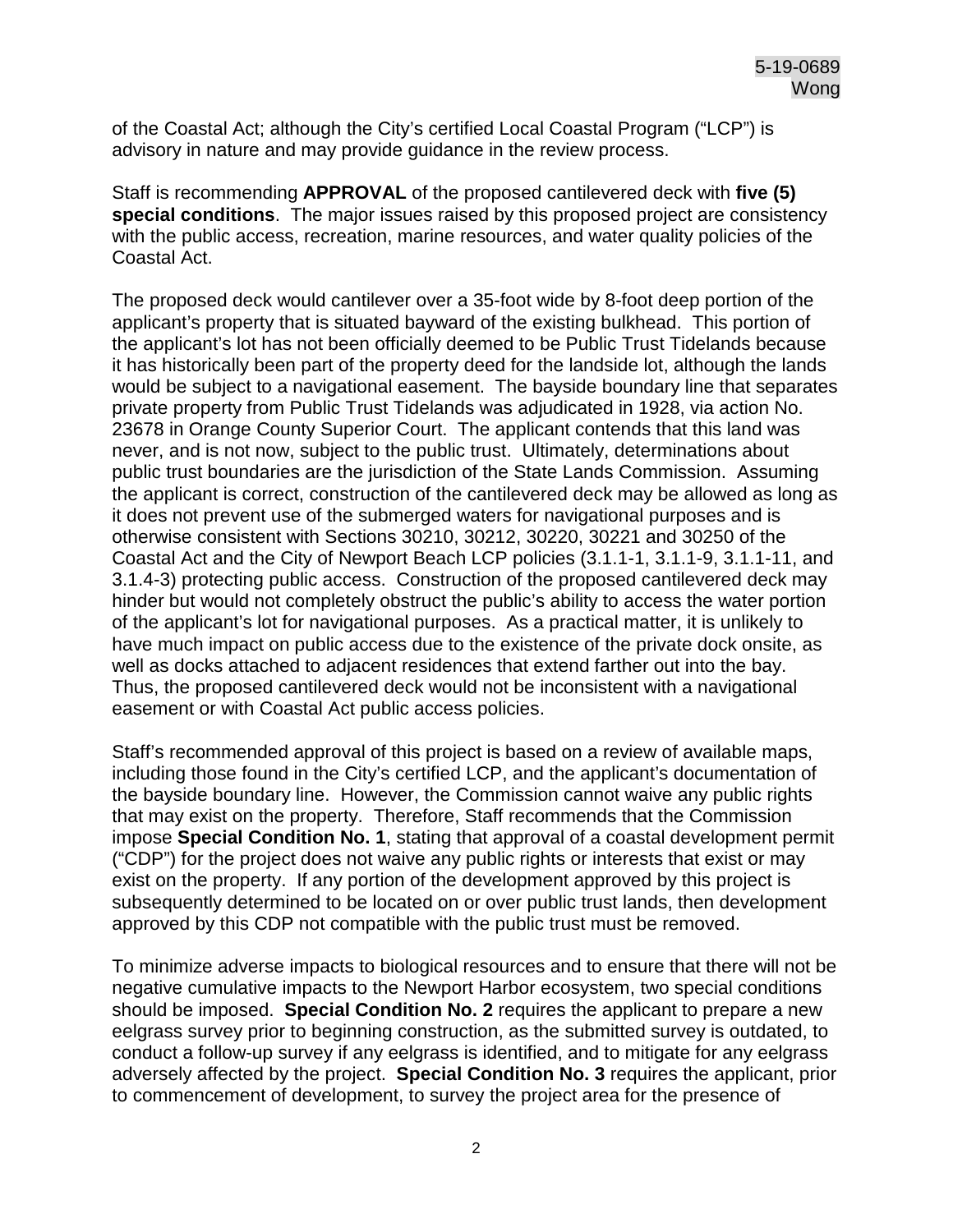Caulerpa Taxilfolia, an invasive, non-native aquatic species that can be dispersed in coastal waters as a result of construction activities, and take appropriate actions if any is identified

During and post-construction, the proposed project has the potential to cause adverse impacts to water quality and marine resources. In order to minimize any such impacts, **Special Condition No. 4** provides requirements regarding construction responsibilities and debris removal.

Impacts to other biological resources may occur if future development occurs without first being reviewed by the Commission. Thus, the Commission should impose **Special Condition No. 5**, requiring the applicant to obtain a permit amendment or a new permit for any repair or maintenance of the proposed deck.

If approved with the conditions recommended by staff, the proposed project will conform with the Chapter 3 policies of the Coastal Act.

The motion to approve the CDP application is on **Page Five**. The special conditions begin on **Page Six**.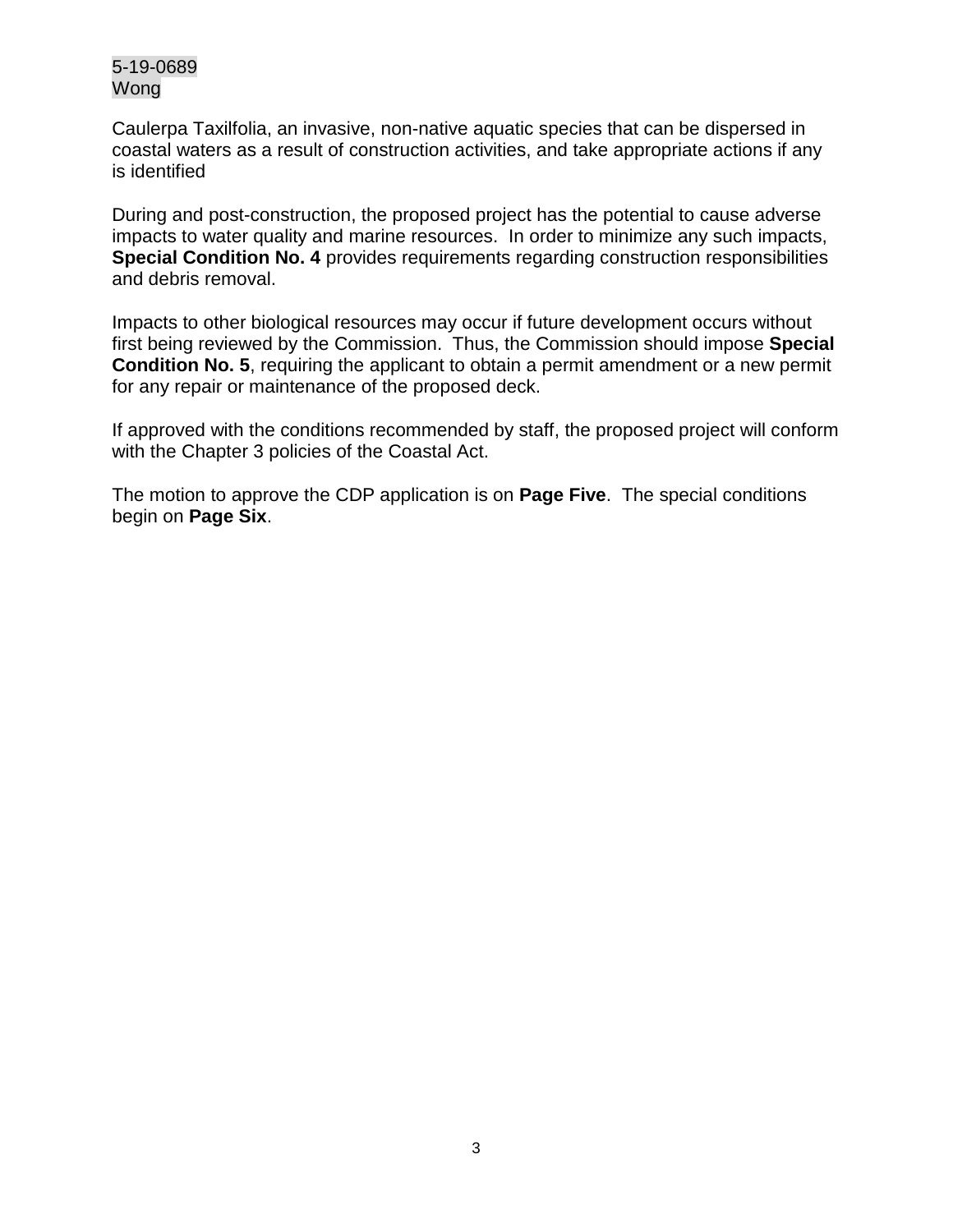# **TABLE OF CONTENTS**

| A. Project Description, Location, Standard of Review, Local Approval and Prior |  |
|--------------------------------------------------------------------------------|--|
|                                                                                |  |

## **EXHIBITS**

Exhibit 1 – Location Map

Exhibit 2 - Site Plan and Section Plan

[Exhibit 3 – Correspondence from Applicant's Representative](https://documents.coastal.ca.gov/reports/2020/3/Th12c/Th12c-3-2020-exhibits.pdf)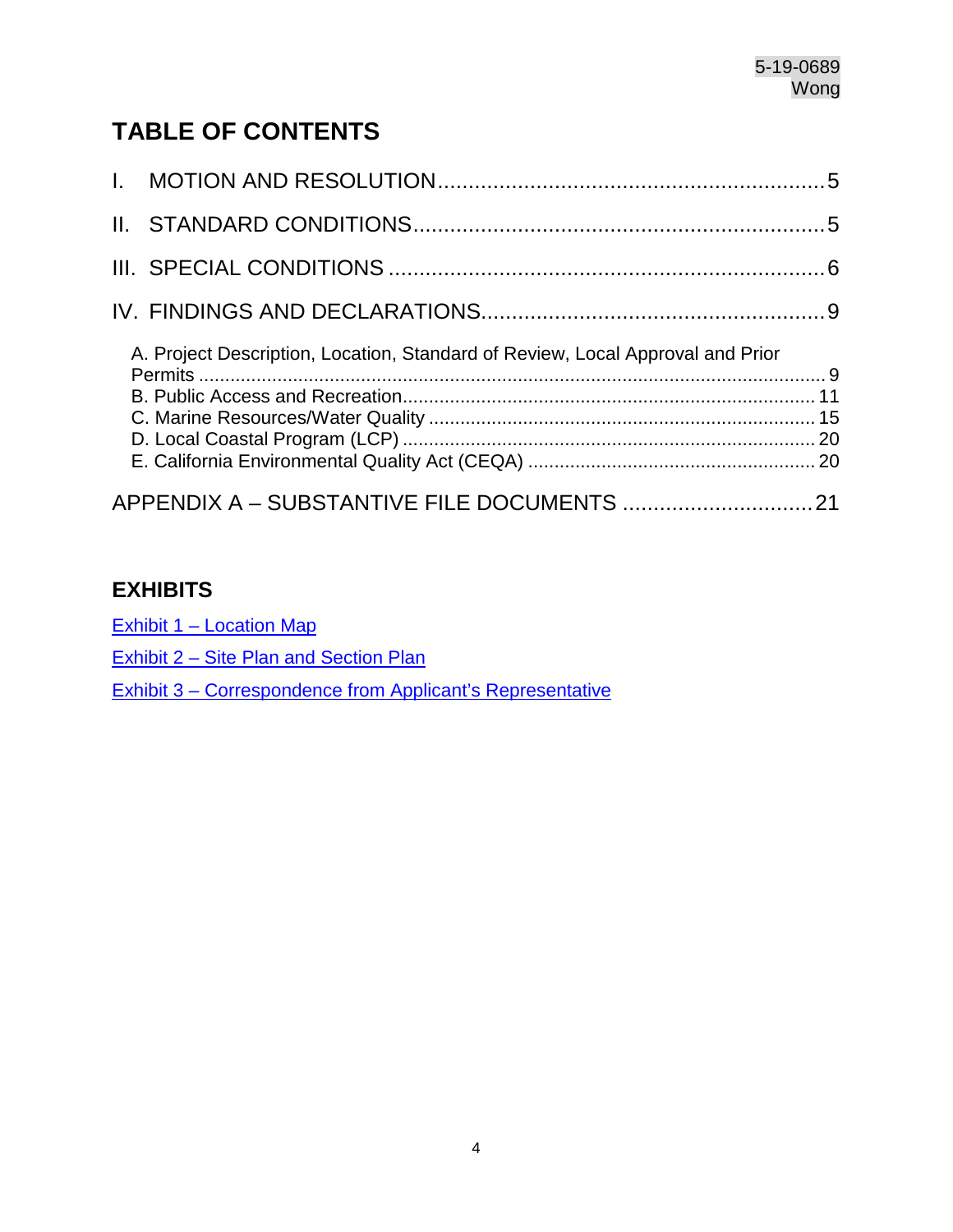# <span id="page-4-0"></span>**I. MOTION AND RESOLUTION**

#### **Motion:**

I move that the Commission approve Coastal Development Permit 5-19-0689 subject to conditions set forth in the staff recommendation specified below.

Staff recommends a **YES** vote on the foregoing motion. Passage of this motion will result in approval of the permit as conditioned and adoption of the following resolution and findings. The motion passes only by affirmative vote of a majority of Commissioners present.

#### **Resolution:**

The Commission hereby approves a coastal development permit for the proposed development and adopts the findings set forth below on grounds that the development as conditioned will be in conformity with the policies of Chapter 3 of the Coastal Act and will not prejudice the ability of the local government having jurisdiction over the area to prepare a Local Coastal Program conforming to the provisions of Chapter 3. Approval of the permit complies with the California Environmental Quality Act because either 1) feasible mitigation measures and/or alternatives have been incorporated to substantially lessen any significant adverse effects of the development on the environment, or 2) there are no further feasible mitigation measures or alternatives that will substantially lessen any significant adverse impacts of the development on the environment..

# <span id="page-4-1"></span>**II. STANDARD CONDITIONS**

- **1. Notice of Receipt and Acknowledgment**. The permit is not valid and development shall not commence until a copy of the permit, signed by the applicant or authorized agent, acknowledging receipt of the permit and acceptance of the terms and conditions, is returned to the Commission office.
- **2. Expiration**. If development has not commenced, the permit will expire two years from the date on which the Commission voted on the application. Development shall be pursued in a diligent manner and completed in a reasonable period of time. Application for extension of the permit must be made prior to the expiration date.
- **3. Interpretation**. Any questions of intent of interpretation of any condition will be resolved by the Executive Director or the Commission.
- **4. Assignment**. The permit may be assigned to any qualified person, provided that the assignee files with the Commission an affidavit accepting all terms and conditions of the permit.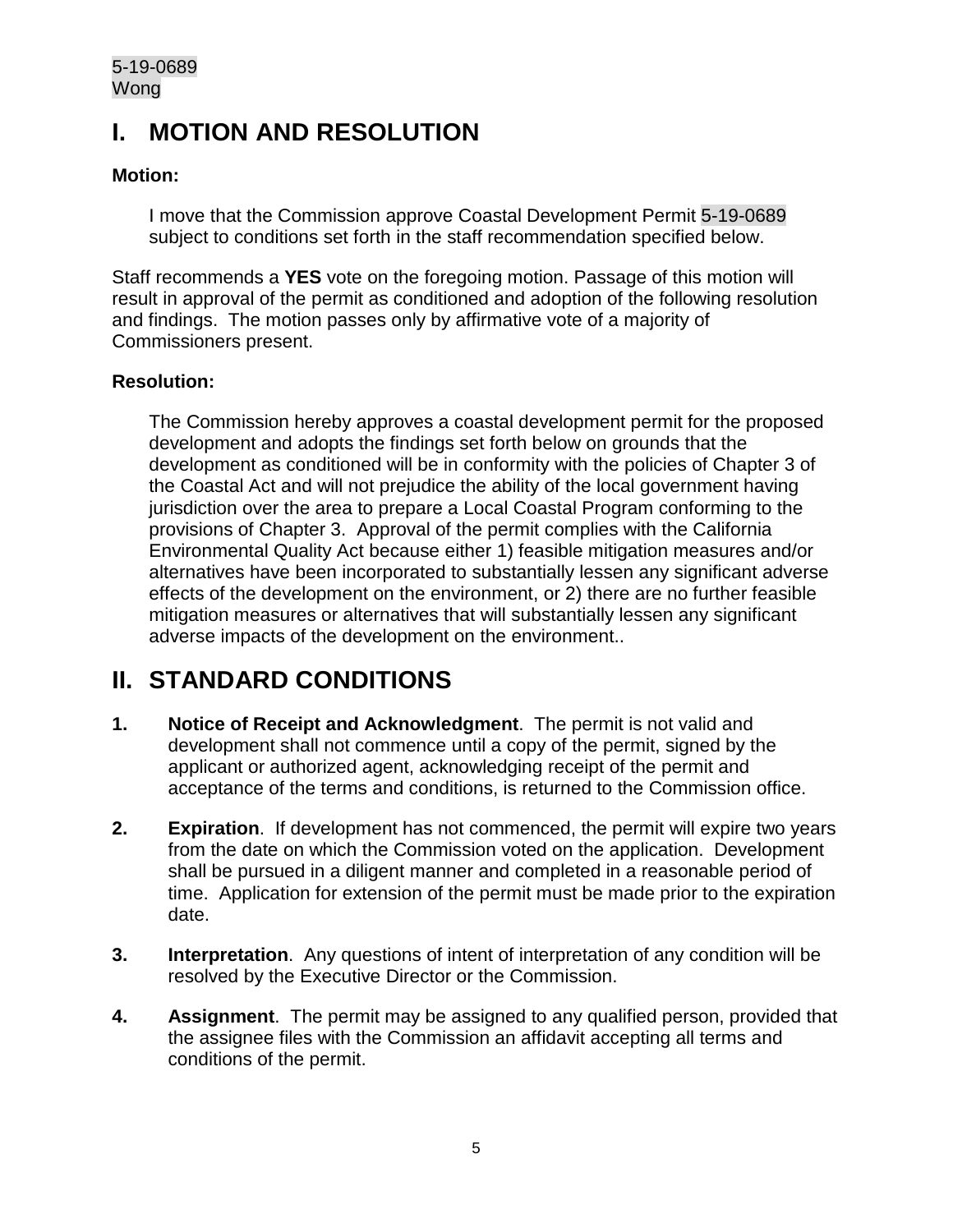**5. Terms and Conditions Run with the Land**. These terms and conditions shall be perpetual, and it is the intention of the Commission and the applicant to bind all future owners and possessors of the subject property to the terms and conditions.

# <span id="page-5-0"></span>**III. SPECIAL CONDITIONS**

- **1. Public Rights and Public Trust.** The Coastal Commission's approval of this permit shall not constitute a waiver of any public rights that exist or may exist on the property. The permittee shall not use this permit as evidence of a waiver of any public rights that may exist on the property. If, at a future date, any portion of the development approved by this permit is determined to be located on or over public trust lands, then any development approved by this coastal development permit not compatible with the public trust shall be removed.
- **2. Pre-Construction Eelgrass Survey.** A valid pre-construction eelgrass survey (whether for Zostera marina or Z. pacifica) shall be completed for the project site and a 10 meter buffer area. The pre-construction survey shall be completed no more than 60 days prior to the beginning of construction and shall be valid until the next period of active growth. If any portion of the project is subsequently proposed in a previously unsurveyed area, a new survey is required during the active growth period for eelgrass in that region and no more than 60 days prior to commencement of work in that area. The eelgrass survey and mapping shall be prepared in full compliance with the California Eelgrass Mitigation Policy (CEMP), and in consultation with the National Marine Fisheries Service (NMFS) and California Department of Fish and Wildlife (CDFW). If side-scan sonar methods will be used, evidence of a permit issued by the California State Lands Commission (CSLC) for such activities shall also be provided prior to the commencement of survey work. The applicant shall submit the pre-construction eelgrass surveys for review and approval by the Executive Director within five (5) business days of completion of each eelgrass survey and in any event, no later than fifteen (15) business days prior to commencement of any development. If eelgrass surveys identify any eelgrass within the project area which may be potentially impacted by the proposed project, the Permittees are required to complete post-project eelgrass surveys consistent with the section below.

**Post-Construction Eelgrass Survey**. If any eelgrass is identified in the project site or the 10 meter buffer area by the pre-construction survey, within 30 days of completion of construction, or within the first 30 days of the next active growth period following completion of construction that occurs outside of the active growth period, the applicant shall survey the project site and the 10 meter buffer area to determine if any eelgrass was adversely impacted. The survey shall be prepared in full compliance with the CEMP adopted by the NMFS (except as modified by this special condition), and in consultation with the CDFW. If side-scan sonar methods are to be used, evidence of a valid permit from CSLC must also be provided prior to the commencement of each survey period. The applicant shall submit the post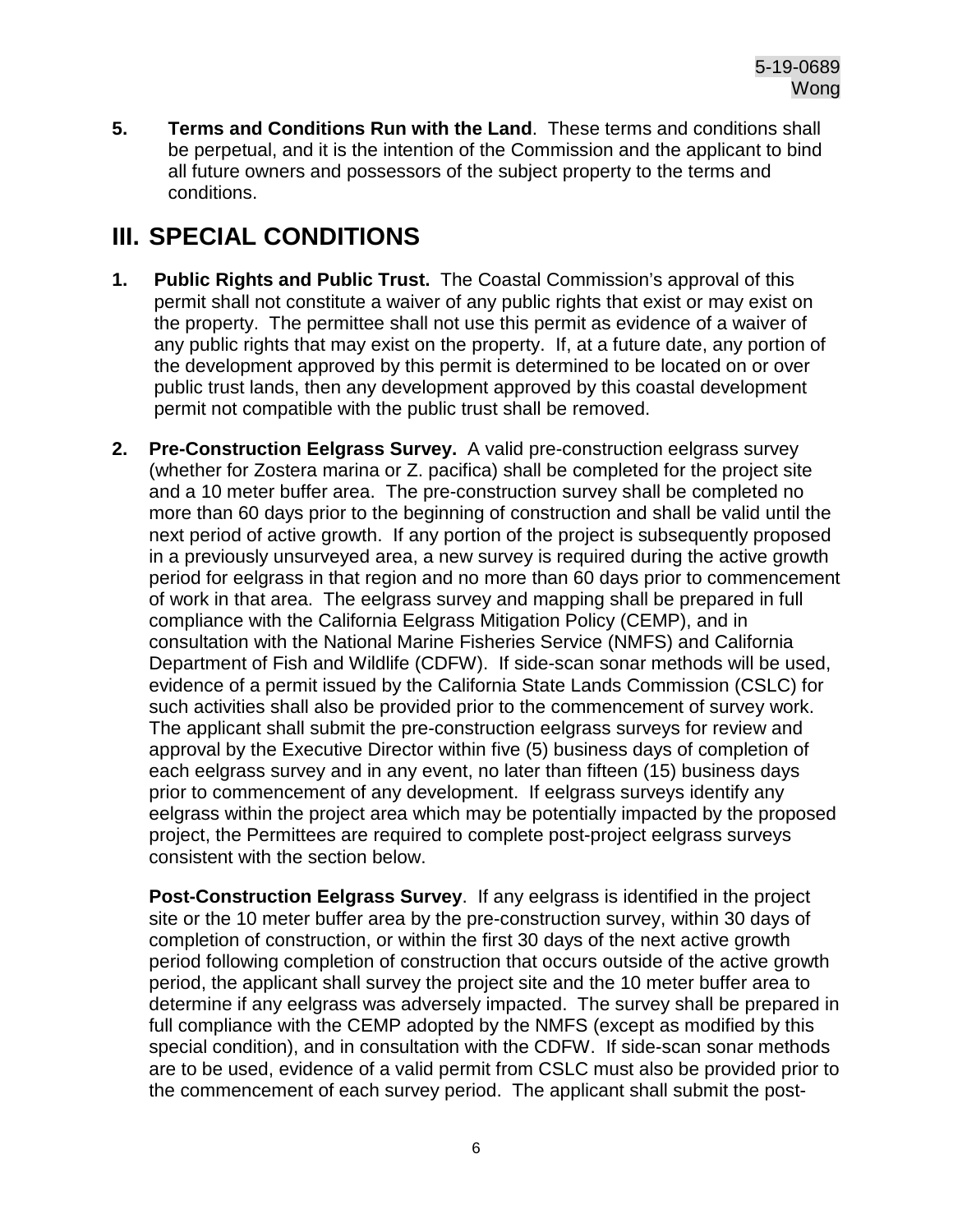construction eelgrass survey for the review and approval of the Executive Director within thirty (30) days after completion of the survey. If any eelgrass has been adversely impacted, the applicant shall replace the impacted eelgrass at a minimum final 1.38:1 ratio on-site (mitigation: impact), or at another location, in accordance with the CEMP. Any exceptions to the required 1.38:1 minimum final mitigation ratio found within the CEMP shall not apply. Based on past performance of eelgrass mitigation efforts, in order to achieve this minimum, the appropriate regional initial planting ratio provided in the CEMP should be used. Implementation of mitigation to ensure success in achieving the minimum final mitigation ratio (1.38:1) shall require an amendment to this permit or a new coastal development permit unless the Executive Director provides a written determination that no amendment or new permit is required.

- **3. Pre-Construction Caulerpa Taxifolia Survey.** By acceptance of this permit, the applicant agrees to, not earlier than 90 days nor later than 30 days prior to commencement or re-commencement of any development authorized under this CDP, undertake a survey of the project area and a buffer area at least 10 meters beyond the project area to determine the presence of the invasive alga Caulerpa Taxifolia. The survey shall include a visual examination of the substrate. If any portion of the project commences in a previously undisturbed area after the last valid Caulerpa Taxifolia survey expires, a new survey is required prior to commencement of work in that area.
	- **A.** For the review and approval by the Executive Director; and
	- **B.** To the Surveillance Subcommittee of the Southern California Caulerpa Action Team (SCCAT). The SCCAT Surveillance Subcommittee may be contacted through William Paznokas, California Department of Fish & Game (858/467 4218) or Robert Hoffman, National Marine Fisheries Service (562/980 4043), or their successors.

If Caulerpa Taxifolia is found within the project or buffer areas, the applicant shall not proceed with the project until (1) the applicant provides evidence to the Executive Director that all Caulerpa Taxifolia discovered within the project and buffer area has been eliminated in a manner that complies with all applicable governmental approval requirements, including but not limited to those of the California Coastal Act, or (2) the applicant has revised the project to avoid any contact with Caulerpa Taxifolia. No revisions to the project shall occur without a Coastal Commission approved amendment to this Coastal Development Permit unless the Executive Director determines that no amendment is legally required.

**4. Storage of Construction Materials, Mechanized Equipment and Removal of Construction Debris.** By acceptance of this permit, the applicant agrees to comply with the following construction-related requirements: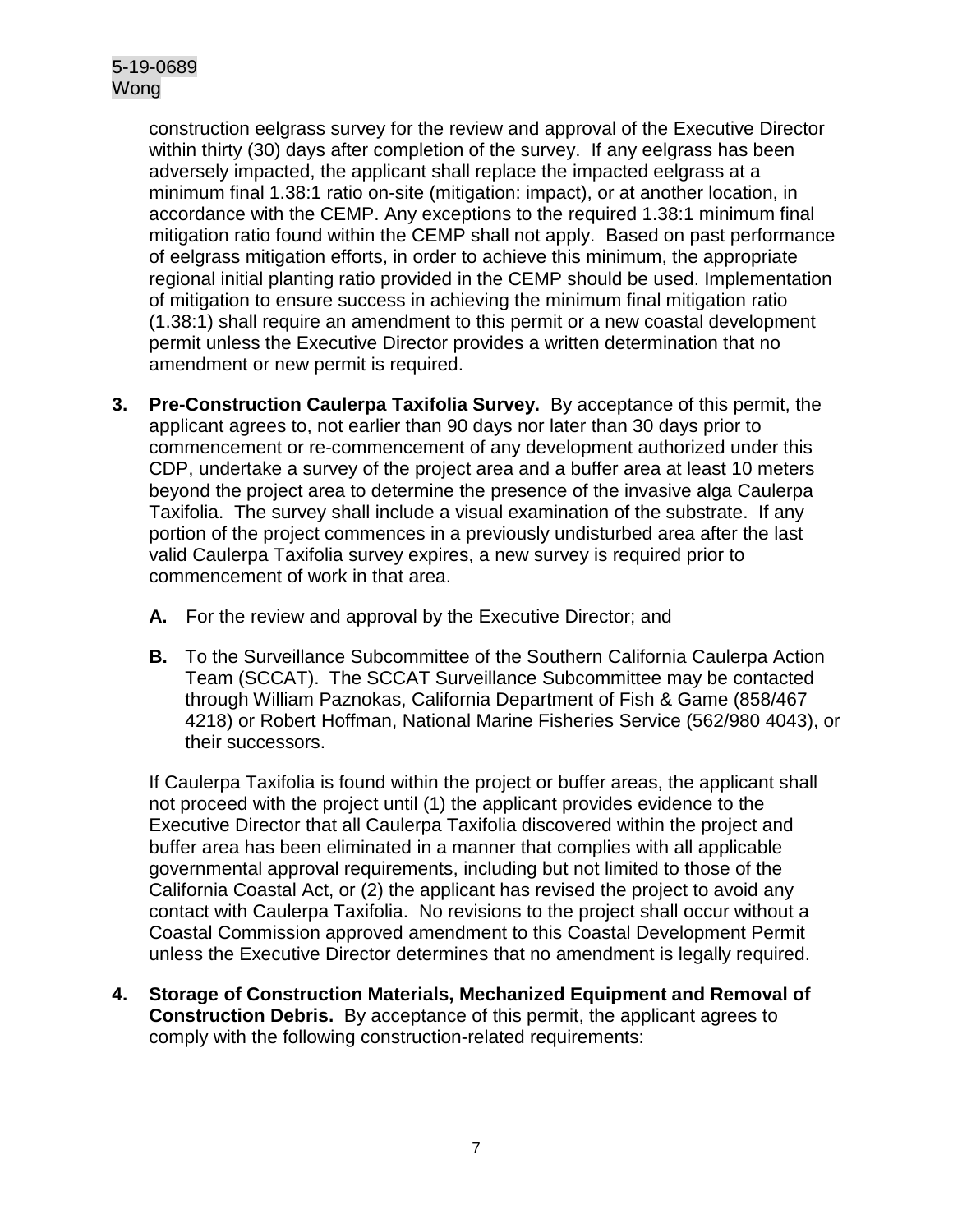- **A.** No demolition or construction materials, equipment, debris, or waste shall be placed or stored where it may enter sensitive habitat, receiving waters or a storm drain, or be subject to wave, wind, rain, or tidal erosion and dispersion;
- **B.** No demolition or construction equipment, materials, or activity shall be placed in or occur in any location that would result in impacts to environmentally sensitive habitat areas, streams, wetlands, or their buffers;
- **C.** Any and all debris resulting from demolition or construction activities shall be removed from the project site within 24 hours of completion of the project;.
- **D.** Demolition or construction debris and sediment shall be removed from work areas each day that demolition or construction occurs to prevent the accumulation of sediment and other debris that may be discharged into coastal waters;
- **E.** All trash and debris shall be disposed in the proper trash and recycling receptacles at the end of every construction day;
- **F.** The applicant shall provide adequate disposal facilities for solid waste, including excess concrete, produced during demolition or construction;
- **G.** Debris shall be disposed of at a legal disposal site or recycled at a recycling facility. If the disposal site is located in the Coastal Zone, a coastal development permit or an amendment to this permit shall be required before disposal can take place unless the Executive Director determines that no amendment or new permit is legally required;
- **H.** All stock piles and construction materials shall be covered, enclosed on all sides, shall be located as far away as possible from drain inlets and any waterway, and shall not be stored in contact with the soil;
- **I.** Machinery and equipment shall be maintained and washed in confined areas specifically designed to control runoff. Thinners or solvents shall not be discharged into sanitary or storm sewer systems;
- **J.** The discharge of any hazardous materials into any receiving waters shall be prohibited;
- **K.** Spill prevention and control measures shall be implemented to ensure the proper handling and storage of petroleum products and other construction materials. Measures shall include a designated fueling and vehicle maintenance area with appropriate berms and protection to prevent any spillage of gasoline or related petroleum products or contact with runoff. The area shall be located as far away from the receiving waters and storm drain inlets as possible;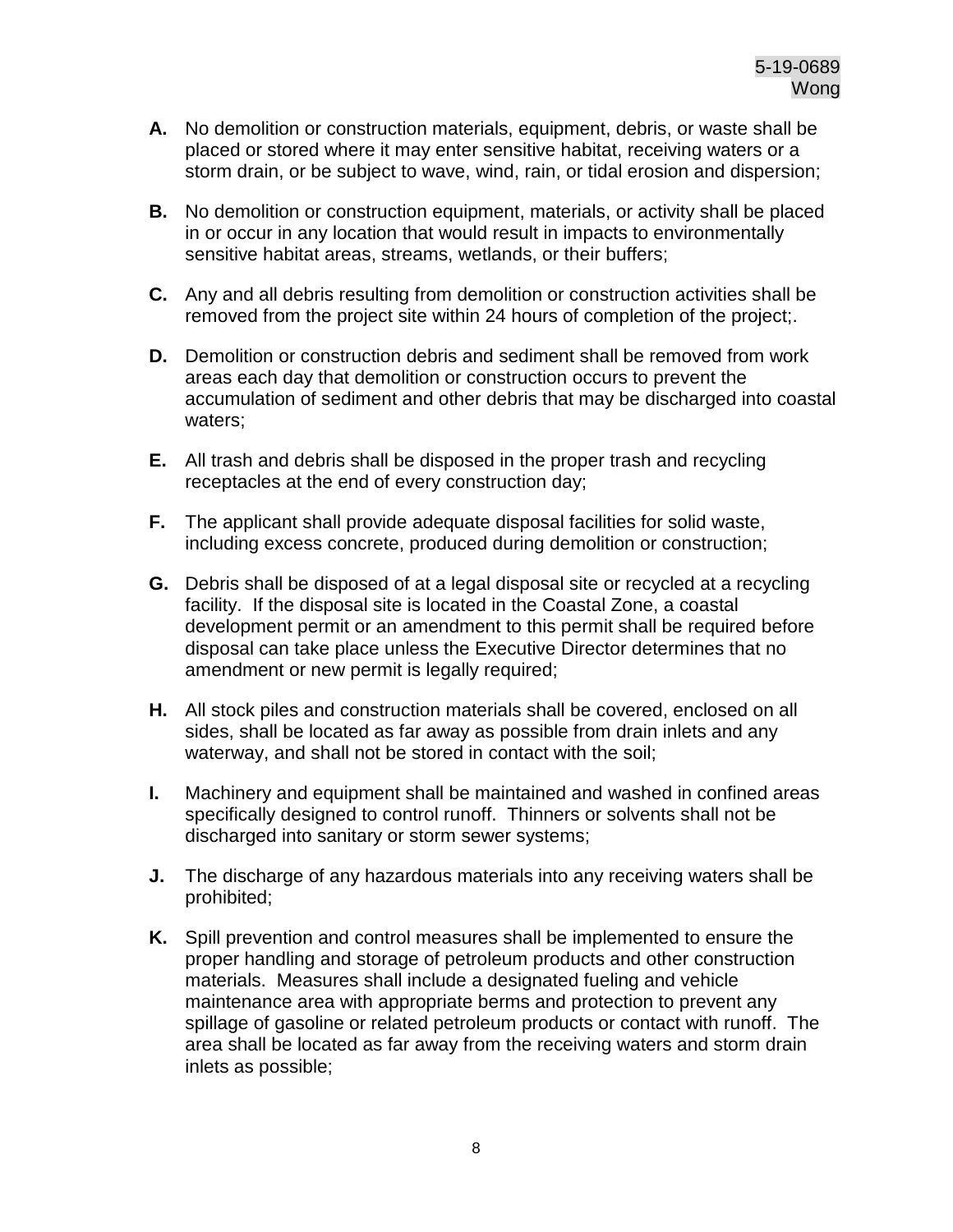- **L.** Best Management Practices (BMPs) and Good Housekeeping Practices (GHPs) designed to prevent spillage and/or runoff of demolition or construction-related materials, and to contain sediment or contaminants associated with demolition or construction activity, shall be implemented prior to the on-set of such activity; and
- **M.** All BMPs shall be maintained in a functional condition throughout the duration of construction activity.
- **5. Future Development.** This permit is only for the development described in CDP No. 5-19-0689. Pursuant to Title 14 of the California Code of Regulations Section 13250(b)(6), the exemptions otherwise provided in Public Resources Code Section 30610(a) shall not apply to the development governed by CDP No. 5-19-0689, including the proposed deck cantilevered from the bulkhead. Accordingly, any future improvements to the development authorized by this permit, including but not limited to repair and maintenance identified as requiring a permit in Public Resources Code Section 30610(d) and Title 14 of the California Code of Regulations Sections 13252(a)-(b), shall require an amendment to CDP No. 5-19- 0689 from the Commission or shall require an additional CDP from the Commission or from the applicable certified local government.

# <span id="page-8-0"></span>**IV. FINDINGS AND DECLARATIONS**

## <span id="page-8-1"></span>**A. Project Description, Location, Standard of Review, Local Approval and Prior Permits**

#### **Project Description and Location**

The proposed project is the construction of a 25-foot by 5-foot concrete deck cantilevered from the bulkhead over the wet sand/water of Newport Bay (**[Exhibit 2](https://documents.coastal.ca.gov/reports/2020/3/Th12c/Th12c-3-2020-exhibits.pdf)**). A private stairway from the existing dock system leading to the wet sand/water below would be demolished to make room for the cantilevered deck (**[Exhibit 2](https://documents.coastal.ca.gov/reports/2020/3/Th12c/Th12c-3-2020-exhibits.pdf)**).

The subject site is a bulkheaded property fronting Newport Bay located at 1316 W. Bay Avenue in Newport Beach, Orange County (**[Exhibit 1](https://documents.coastal.ca.gov/reports/2020/3/Th12c/Th12c-3-2020-exhibits.pdf)**). Single-family residences and associated private boat dock systems characterize the subject site and the surrounding area. The area of the bay over which the proposed deck would be cantilevered is a 35 foot wide by 8-foot deep area situated bayward of the existing bulkhead. Although this area is often submerged, it is also listed on title as part of the applicant's property. This portion of the applicant's lot has not been officially deemed to be Public Trust Tidelands because it has historically been part of the property deed for the landside lot. The bayside boundary line that separates private property from Public Trust Tidelands was adjudicated in 1928 action No. 23678 in Orange County Superior Court. The applicant contends that this land was never, and is not now, subject to the public trust. Ultimately, determinations about public trust boundaries are the jurisdiction of the State Lands Commission. Although the public trust is presumed to apply to most tidelands, in a case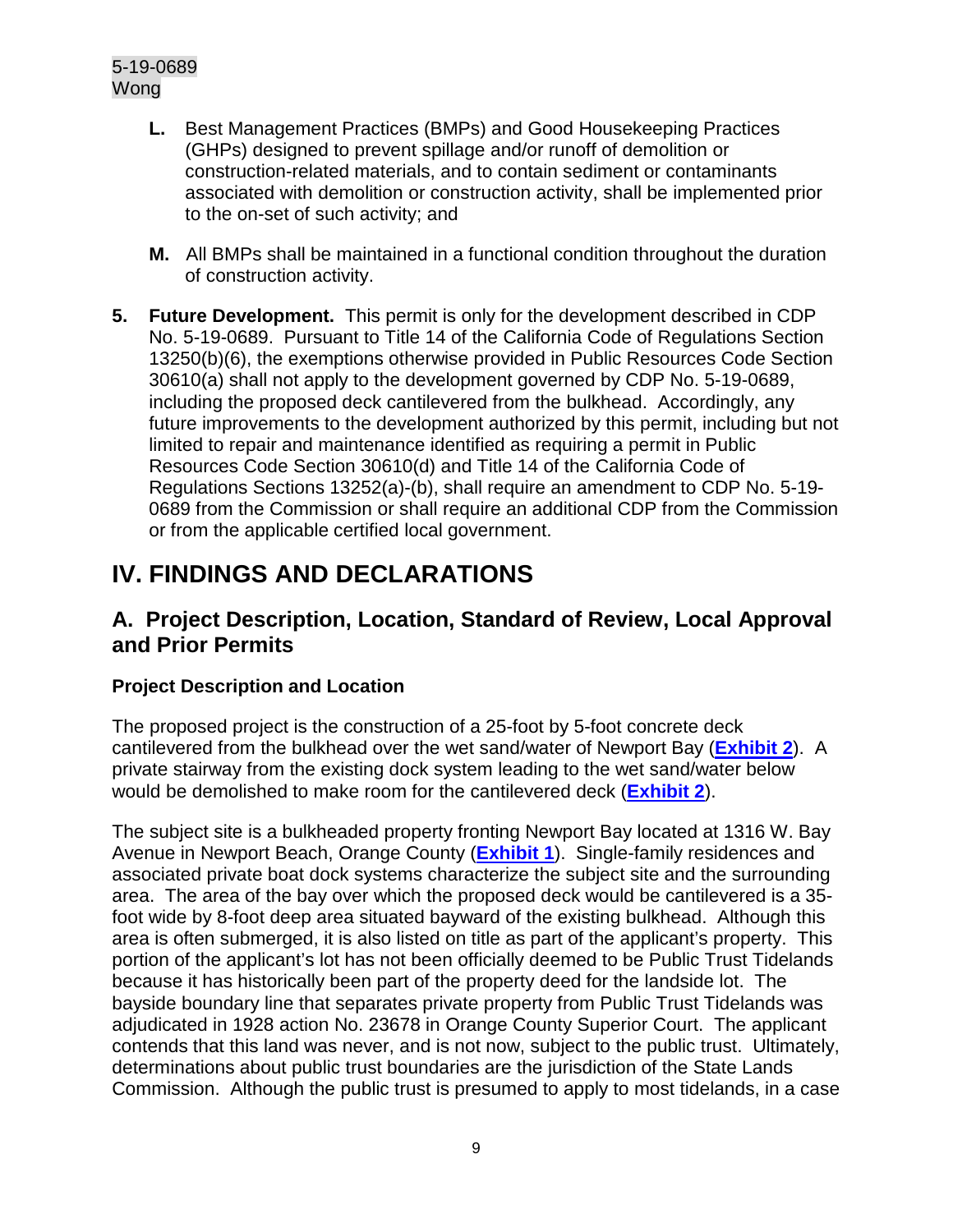such as this, where the tidelands are privately owned, the opposite presumption applies unless the State Lands Commission determines otherwise. Here, it has not made any determination. Therefore, for purposes of this CDP application, staff assumes that the submerged land below the proposed cantilevered deck is privately owned, submerged land that is *not* subject to the public trust. However, as discussed below, such lands are subject to a navigational easement and the public maintains a right to access the navigable bay waters.

The only development situated bayward of the applicant's bulkhead is a small private stairway leading down from the existing dock system to the wet sand/water below and a private boat dock. A small portion of the pier of the boating facility and the proposed cantilevered deck are and will continue to be located on private property, with the remaining portion of the dock located on State Tidelands, which are administered by the City of Newport Beach pursuant to a Tidelands Grant (City of Newport Beach Tidelands and Submerged Lands in Newport Bay – Statutes of 919, Chapter 494, Page 1011 and Statutes of 1927, Chapter 70, Page 125).

#### **Standard of Review**

The City of Newport Beach LCP was effectively certified on January 13, 2017. The landside portion of the development is located within the City's permit jurisdiction, while the area of the applicant's lot that exists beyond the bulkhead is located bayward of the high tide --on submerged lands--and is therefore within the Commission's jurisdiction (Pub. Res. Code § 30519(b).). The standard of review for development within the City's permit jurisdiction is the City's certified LCP. The standard of review for development within the Commission's original permit jurisdiction is Chapter 3 of the Coastal Act, although the City's certified LCP is advisory in nature and may provide guidance.

#### **Local Approval**

On February 27, 2018, the applicant obtained Local CDP No. 5-NPB-18-0299 from the City of Newport Beach Zoning Administrator for landside development at the project site, consisting of the demolition of an approximately 3,200 sq. ft. two-story single-family dwelling and the construction of a 4,311 square-foot, three-story single-family residence with a 475 square-foot two-car garage. The City-approved project also includes hardscape, drainage, landscaping improvements, and a reinforced bulkhead involving new landside caissons and tiebacks. A Bulkhead Conditions Report states that the bulkhead is in good condition. While in good condition, the applicant is proposing to reinforce the bulkhead via landside caissons and tiebacks to support the cantilevered deck that includes a curb for a new height of 10 feet NAVD88, which exceeds the City's Harbor Design Criteria standard of 9.82 feet NAVD88 (10 feet MLLW).

The City also determined that the proposed cantilevered concrete deck falls under the jurisdiction of the Coastal Commission because it projects beyond the bulkhead and over the bay waters. The City states that the proposed deck has been designed in compliance with the patio deck standards of Municipal Code Section 21.30C.050(G)(5). Specifically, the deck would project a maximum of 5 feet beyond the bulkhead,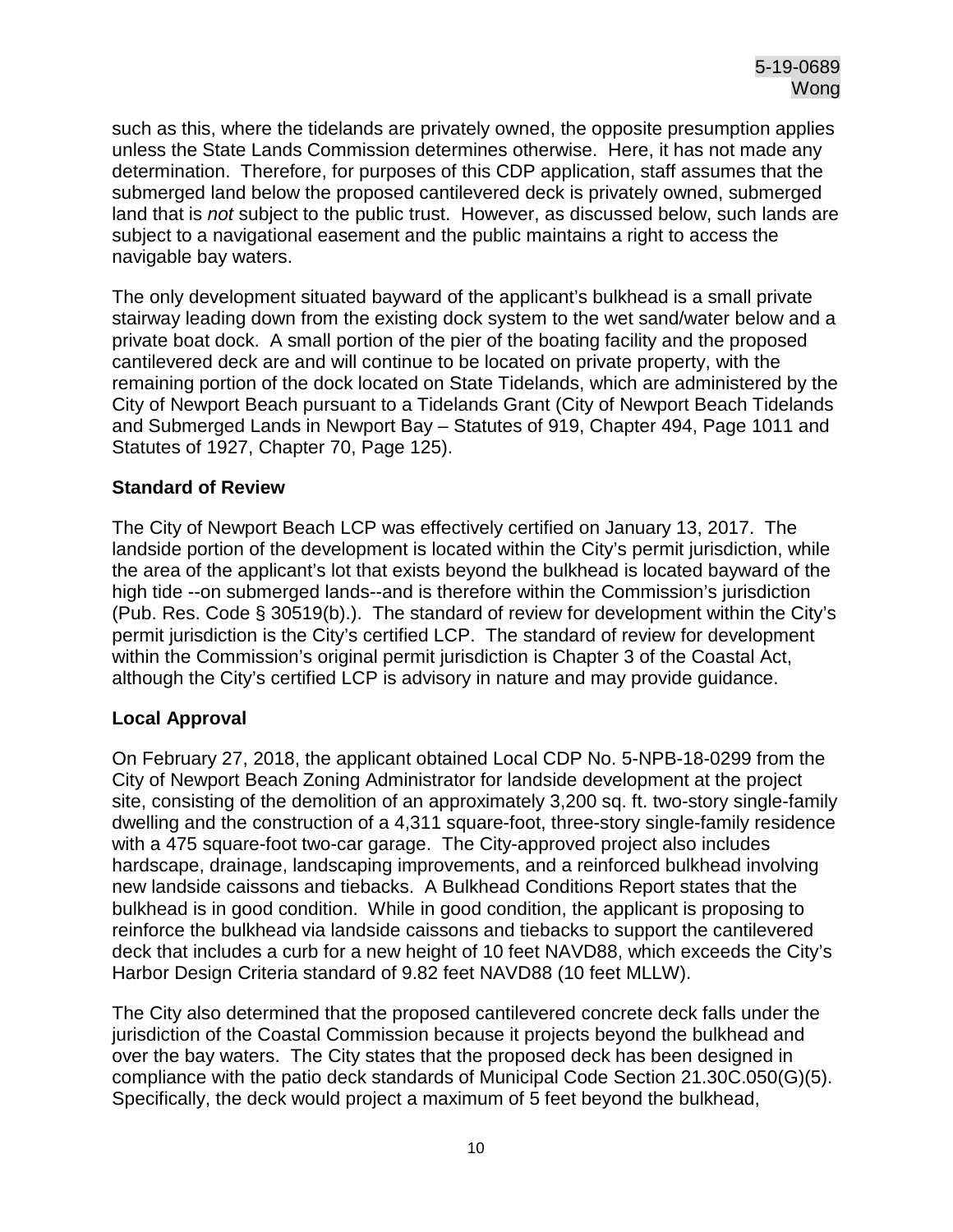maintains minimum setbacks of 5 feet from the prolongations of the side property lines, and would be located outside Tidelands Trust, which are mapped State Tidelands administered by the City. Furthermore, the City stated that since the proposed deck includes an integrated raised curb needed to protect the development against future sea level rise, the City imposed a condition of approval requiring the applicant to apply for and obtain approval of a CDP from the Coastal Commission prior to the issuance of a building permit.

#### **Prior Permits**

On December 12, 2018, CDP No. 5-18-0221 (Wong) was scheduled to be heard by the Commission, describing the same project at the same location. Prior to the hearing but after publication of the staff report, the project was withdrawn. Commission staff had been recommending denial of the proposed deck because of its adverse impacts to public access to navigable waters. The applicant has provided additional information about the location of the Tidelands grant and the privately owned submerged lands, including the adjudicated property line. This information leads Staff to recommend approval subject to special conditions.

## <span id="page-10-0"></span>**B. Public Access and Recreation**

Article X, Section 4 of the California Constitution provides:

No individual, partnership, or corporation claiming or possessing the frontage or tidal lands of a harbor, bay inlet, estuary, or other navigable water in this state shall be permitted to exclude the right of way to such water whenever it is required for any public purpose… and the Legislature shall enact such law as will give the most liberal construction to this provision so that access to the navigable waters of this state shall always be attainable for the people thereof.

Section 30210 of the Coastal Act, Access; recreational opportunities; states:

In carrying out the requirement of Section 4 of Article X of the California Constitution, maximum access, which shall be conspicuously posted, and recreational opportunities shall be provided for all the people consistent with public safety needs and the need to protect public rights, rights of private property owners, and natural resource areas from overuse.

Section 30212 of the Coastal Act, New development projects (in part), states:

(a) Public access from the nearest public roadway to the shoreline and along the coast shall be provided in new development projects except where: (1) it is inconsistent with public safety, military security needs, or the protection of fragile coastal resources, (2) adequate access exists nearby, or, (3) agriculture would be adversely affected. Dedicated accessway shall not be required to be opened to public use until a public agency or private association agrees to accept responsibility for maintenance and liability of the accessway.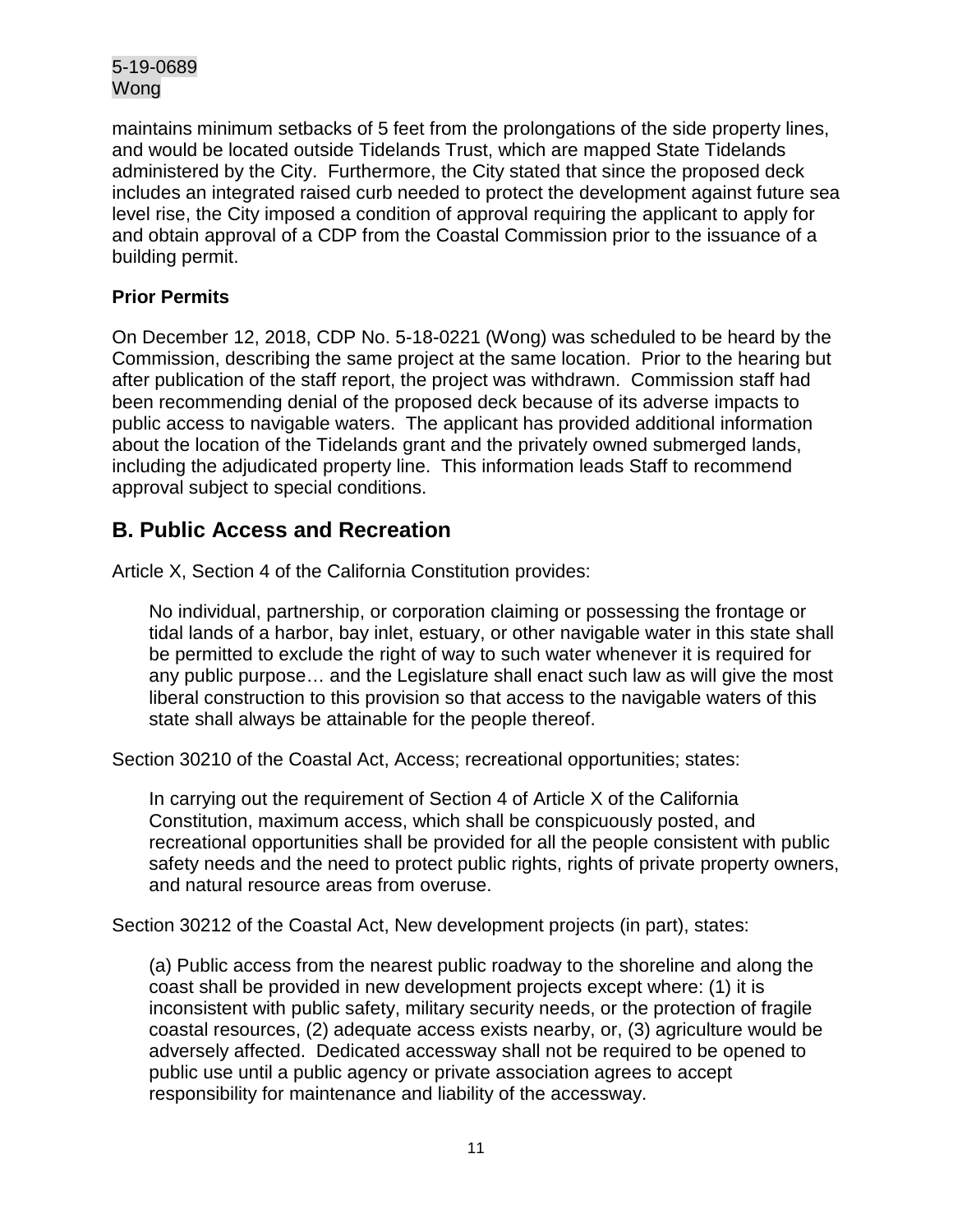Section 30220 of the Coastal Act, Protection of certain water-oriented activities, states:

Coastal areas suited for water-oriented recreational activities that cannot readily be provided at inland water areas shall be protected for such uses.

Section 30221 of the Coastal Act, Oceanfront land; protection for recreational use and development, states:

Oceanfront land suitable for recreational use shall be protected for recreational use and development unless present and foreseeable future demand for public or commercial recreational activities that could be accommodated on the property is already adequately provided for in the area.

Section 30250 of the Coastal Act, Location, existing developed areas, states:

(a)New residential…development…shall be located…where it will not have significant adverse effects, either individually or cumulatively, on coastal resources….

Coastal Land Use Plan Policy, Shoreline Access, 3.1.1-1 states,

Protect, and where feasible, expand and enhance public access to and along the shoreline and to beaches, coastal waters, tidelands, coastal parks, and trails.

Coastal Land Use Plan Policy, Shoreline Access, 3.1.1-9 states,

Protect, expand, and enhance a system of public coastal access that achieves the following:

Maximizes public access to and along the shoreline;

Coastal Land Use Plan Policy, Shoreline Access, 3.1.1-11 states,

Require new development to minimize impacts to public access to and along the shoreline.

Implementation Plan, Development Standards, Harbor Development Regulations, 21.30C.050(G) states,

G. Piers.

1. Limits on Use. Only piers, floats and patio decks and their appurtenances pursuant to subsection (G)(5) of this section shall be permitted bayward of the bulkhead.

…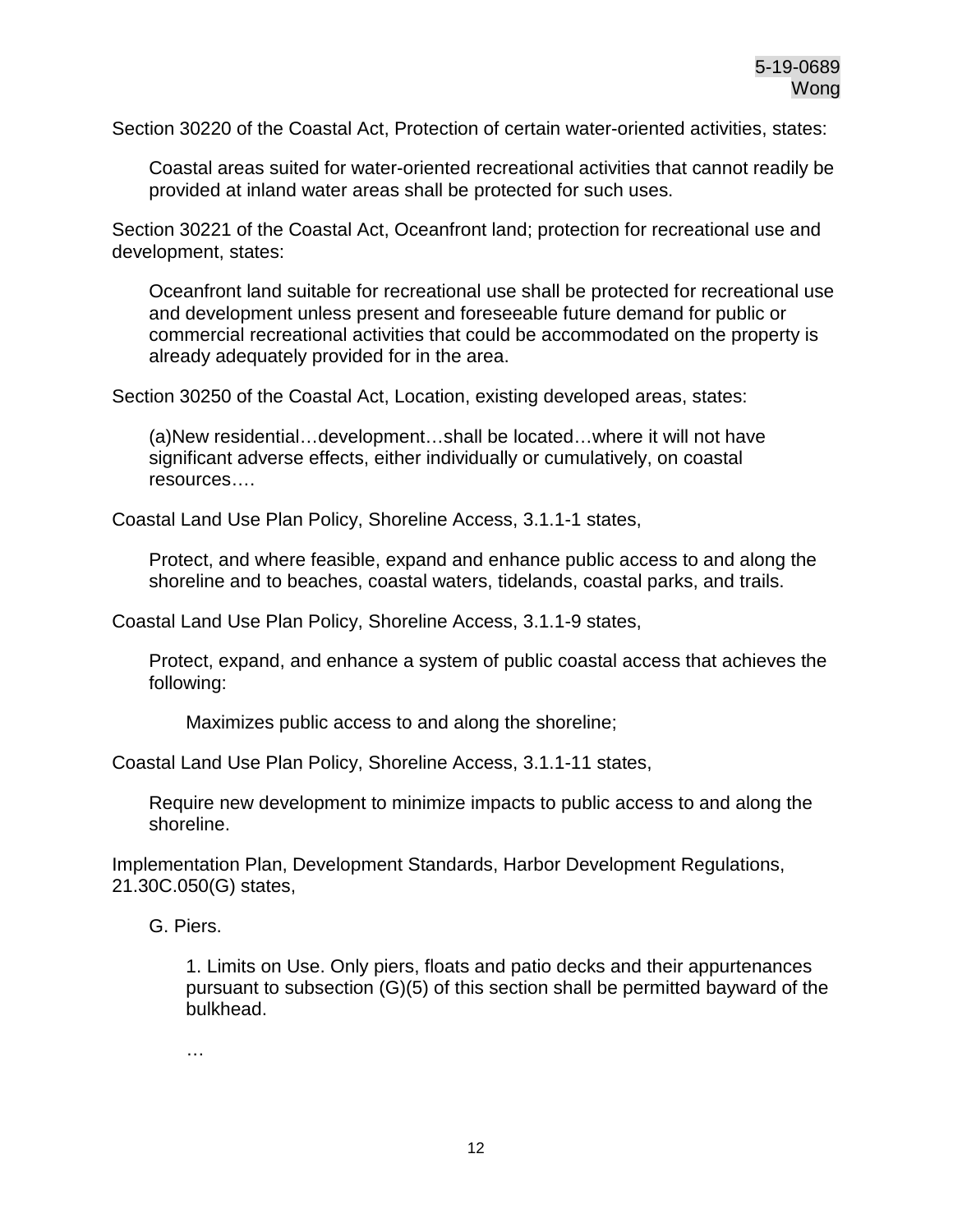5. Patio Decks. Patios are not permitted to extend over the waters of Newport Harbor unless the waters are adjacent to the upland property and outside the areas described in the tidelands trust, and provided the patio complies with the following conditions:

a. The maximum projection of patio decks encroachments beyond the bulkhead line shall be limited to five feet.

b. The minimum setbacks from the prolongations of the side property lines shall be five feet.

c. No float shall be permitted within one foot of the decks.

d. No permanent structure shall be permitted on the projecting portion of the patios except:

i. Planters and benches not over sixteen (16) inches in height;

ii. Railings not over forty-two (42) inches in height with approximately ninety-five (95) percent open area.

e. A harbor and building permit has been obtained.

The waters of Newport Bay are a very popular recreational boating area. Sandy shoreline areas along the bay are also used for access and recreation. The applicant has an existing private dock system including a pier, pier platform, and dock float over the water. No work is proposed to this dock system except for demolishing the stairway next to the bulkhead leading down from the existing dock system to the wet sand/water below, so the cantilevered deck can be constructed, and then reconnecting the dock system to the proposed cantilevered deck once completed.

A majority of the applicant's private boat dock system is located on State Tidelands that are administered by the City of Newport Beach. The stairway to be demolished and a small portion of the pier and the proposed cantilevered deck would be located over a 35-foot by 8-foot deep submerged area of private property. The placement of private boat dock systems on public tidelands has been found by the City and the Commission to be consistent with the Tidelands Grant because it is an allowable recreational boating use.

The City determined that the proposed cantilevered deck falls under the jurisdiction of the Coastal Commission. The City issued an approval-in-concept for the proposed deck which is designed in compliance with the patio deck standards of the City's Implementation Plan (IP) Section 21.30C.050(G)(5). Specifically, the deck would project a maximum of 5 feet beyond the bulkhead, maintains minimum setbacks of 5 feet from the prolongations of the side property lines, and would be located outside Tidelands Trust, which are mapped State Tidelands administered by the City.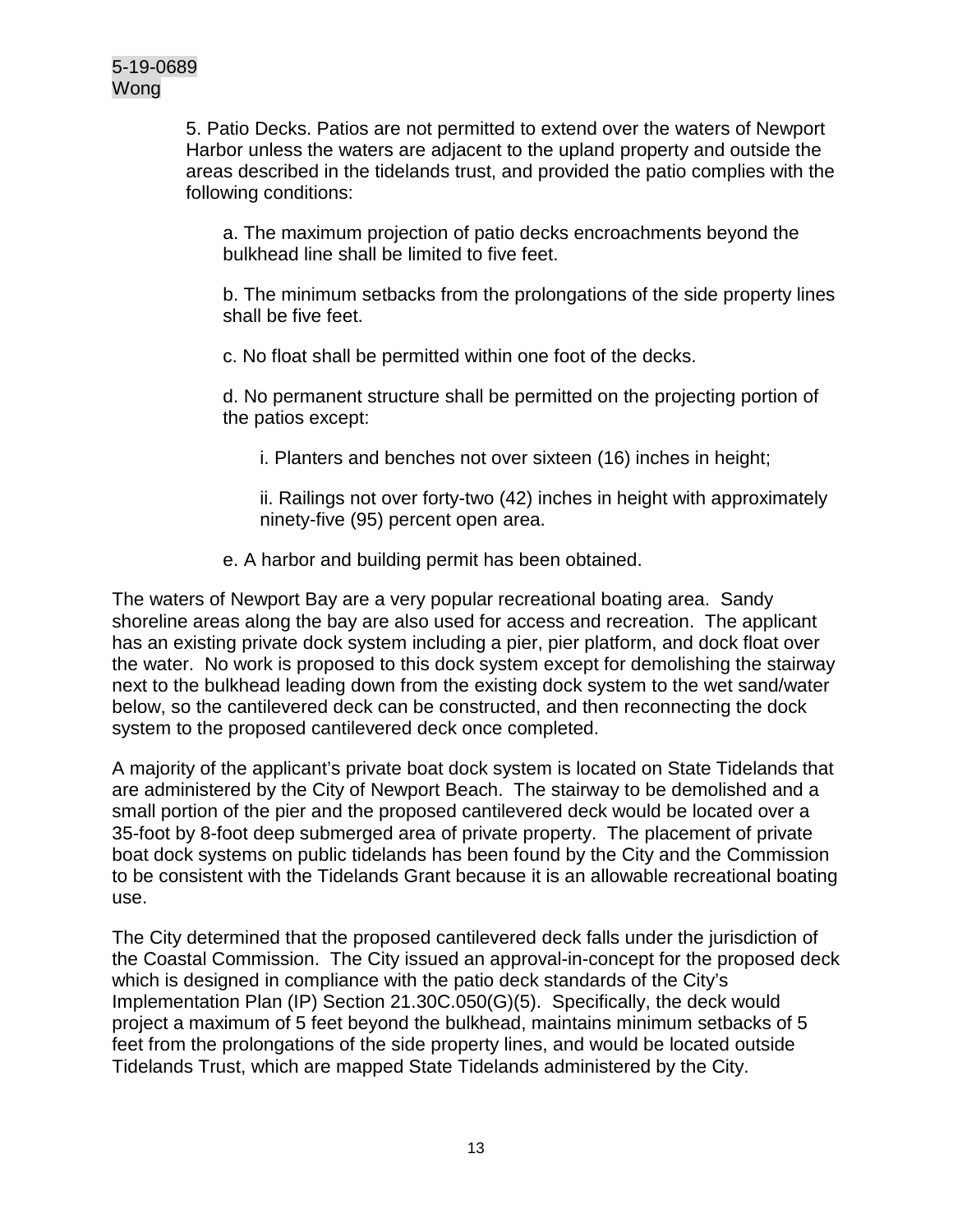Although the proposed deck does not appear to be located on State Tidelands, because the property seaward of the bulkhead is submerged bay waters some of the time, the question of the Public Trust Doctrine arises. The Public Trust Doctrine provides that tide and submerged lands and the beds of lakes, streams, and other navigable waterways are to be held in trust by the State for the benefit of the people of California for uses including the right to swim, boat, and engage in other forms of water recreation. However, the applicant has provided information indicating that the submerged land at issue is private property and was never subject to the public trust (**[Exhibit 3](https://documents.coastal.ca.gov/reports/2020/3/Th12c/Th12c-3-2020-exhibits.pdf)**). As such, the applicant contends that the deck may be authorized because it is consistent with LCP policies related to decks over Harbor waters, including IP Section 21.30C.050(G)(5) which states prohibits patios to extend over waters of Newport Harbor unless the waters are adjacent to the upland property and outside the areas described in the tidelands trust.

Determinations about the public trust boundary are ultimately the jurisdiction of the State Lands Commission, which in this case has not been done. However, even assuming the applicant's information concerning the history of the submerged portion of its property is correct, so that this area is not subject to the public trust, pursuant to Public Resources Code section 7552.5, the submerged waters are nevertheless subject to a navigational easement that, in general, precludes the owner from preventing the public from using the waters for navigational purposes even if the submerged lands are not public trust lands.<sup>[1](#page-13-0)</sup>

In addition, the standard of review for this project is Chapter 3 of the Coastal Act, and the City's LCP may provide guidance but is not binding on the Commission. Although not binding on the Commission, the City's certified LCP includes provisions relating to construction of decks and patios over Newport Harbor waters. Specifically, IP Section 21.30C.050(G)(5) prohibits cantilevered decks within Tidelands Trust areas, but allows them to extend over bay waters outside of the Tidelands Trust when certain conditions are met.

There is no direct public pedestrian access to bay waters through the private residential lot at the subject site. Public pedestrian access to the bay is available approximately 136 feet east of the project site at the 13th Street street end (**[Exhibit 1](https://documents.coastal.ca.gov/reports/2020/3/Th12c/Th12c-3-2020-exhibits.pdf)**). From this access point, members of the public may access bay waters and, for example, launch a kayak or SUP (standup paddle board). Alternatively, at lower tides it is possible for one to walk under the residential piers for strolls down the wet sand. However, the existing dock for the residence – as well as docks associated with adjacent residences – extend

 $\overline{a}$ 

<span id="page-13-0"></span> $<sup>1</sup>$  The public's right to access navigable waters regardless of the title to the underlying lands has been recognized in</sup> numerous court cases. See, e.g., *Hitchings v. Del Rio Woods Recreation and Parks Dist.*, 55 Cal. App. 3d 560, 571 (1976) ("The ownership of the bed is not determinative of public navigational rights, nor vice-versa."); *Bohn v. Albertson*, 107 Cal.App.2d 738, 749 (1951) (public has right to access navigable waters regardless of the title to the underlying lands unless and until the lands are reclaimed).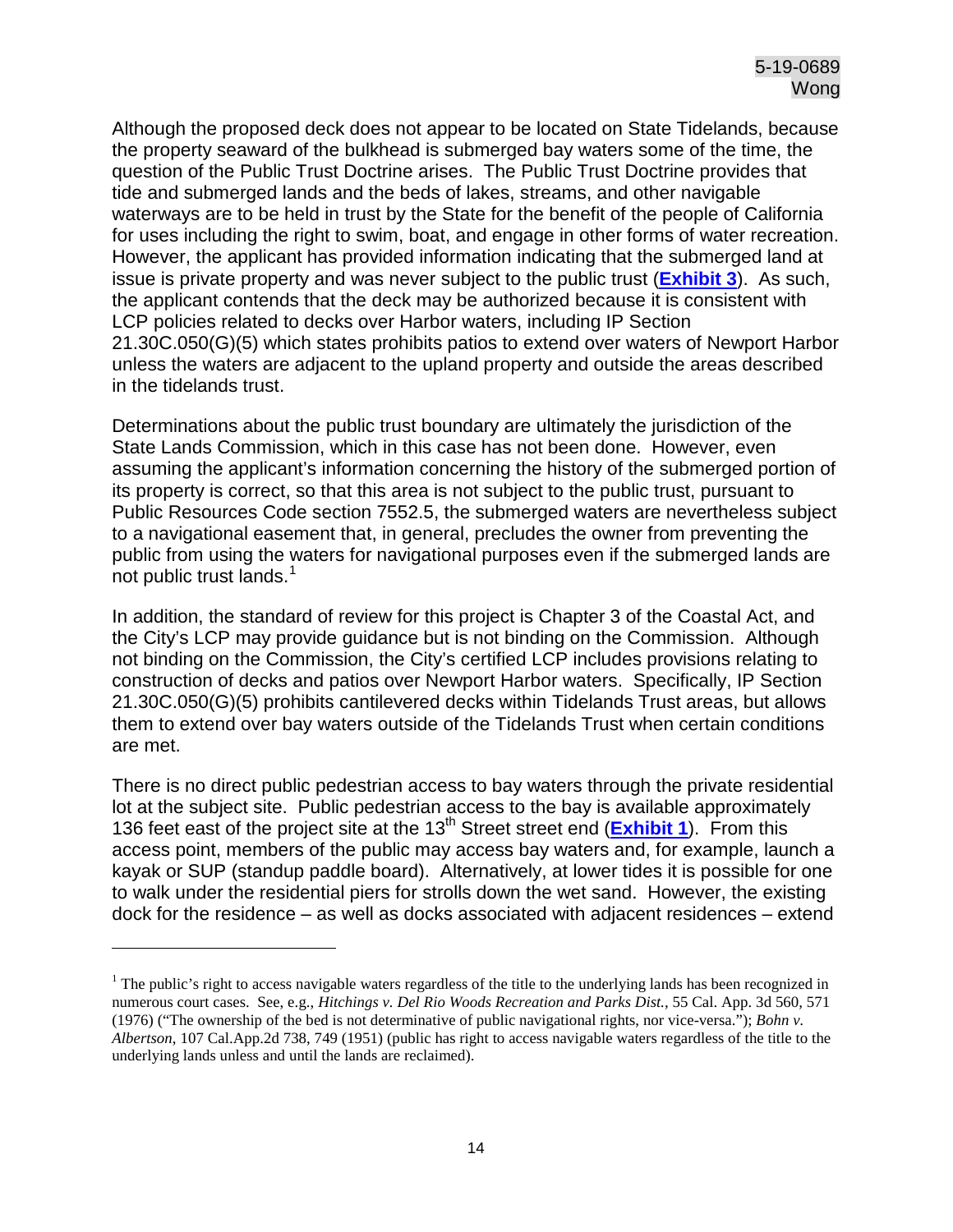bayward of the area where the cantilevered deck would be constructed and limit public use of the waters immediately adjacent to the bulkhead. The proposed cantilevered deck would similarly restrict (but not altogether deny) public access immediately adjacent to the bulkhead. The potential public access impact is minimized by the applicant's proposed compliance with LCP policy 21.30C.050(G)(5), specific to cantilevered patio deck designs.

Thus, the proposed cantilevered deck would not be inconsistent with a navigational easement or with Coastal Act public access policies.

The Coastal Commission's approval of this project is based on a review of available maps (including those in the City's certified LCP) and the applicant's documentation of the bayside boundary line that separates private property from Public Trust Tidelands, which was adjudicated in 1928, via action No. 23678 in Orange County Superior Court. However, the Commission cannot waive any public rights that may exist on the property. Thus, **Special Condition No. 1** is imposed, stating that the approval of a CDP for the project does not waive any public rights or interests that exist or may exist on the property, and that if any portion of the development approved by this project is subsequently determined to be located on or over public trust lands, then development approved by this CDP not compatible with the public trust must be removed.

#### **CONCLUSION**

Thus, as conditioned, the Commission finds that the proposed project is consistent with Sections 30210, 30212, 30220, 30221 and 30250 of the Coastal Act and the City's certified LCP used as guidance regarding public access, recreational opportunities, and cumulative impacts.

## <span id="page-14-0"></span>**C. Marine Resources/Water Quality**

Section 30230 of the Coastal Act, Marine Resources; maintenance, states:

Marine resources shall be maintained, enhanced, and where feasible, restored. Special protection shall be given to areas and species of special biological or economic significance. Uses of the marine environment shall be carried out in a manner that will sustain the biological productivity of coastal waters and that will maintain healthy populations of all species of marine organisms adequate for longterm commercial, recreational, scientific, and educational purposes.

Section 30231 of the Coastal Act, Biological productivity, water quality, states:

The biological productivity and the quality of coastal waters, streams, wetlands, estuaries, and lakes appropriate to maintain optimum populations of marine organisms and for the protection of human health shall be maintained and, where feasible, restored through, among other means, minimizing adverse effects of waste water discharges and entrainment, controlling runoff, preventing depletion of ground water supplies and substantial interference with surface waterflow,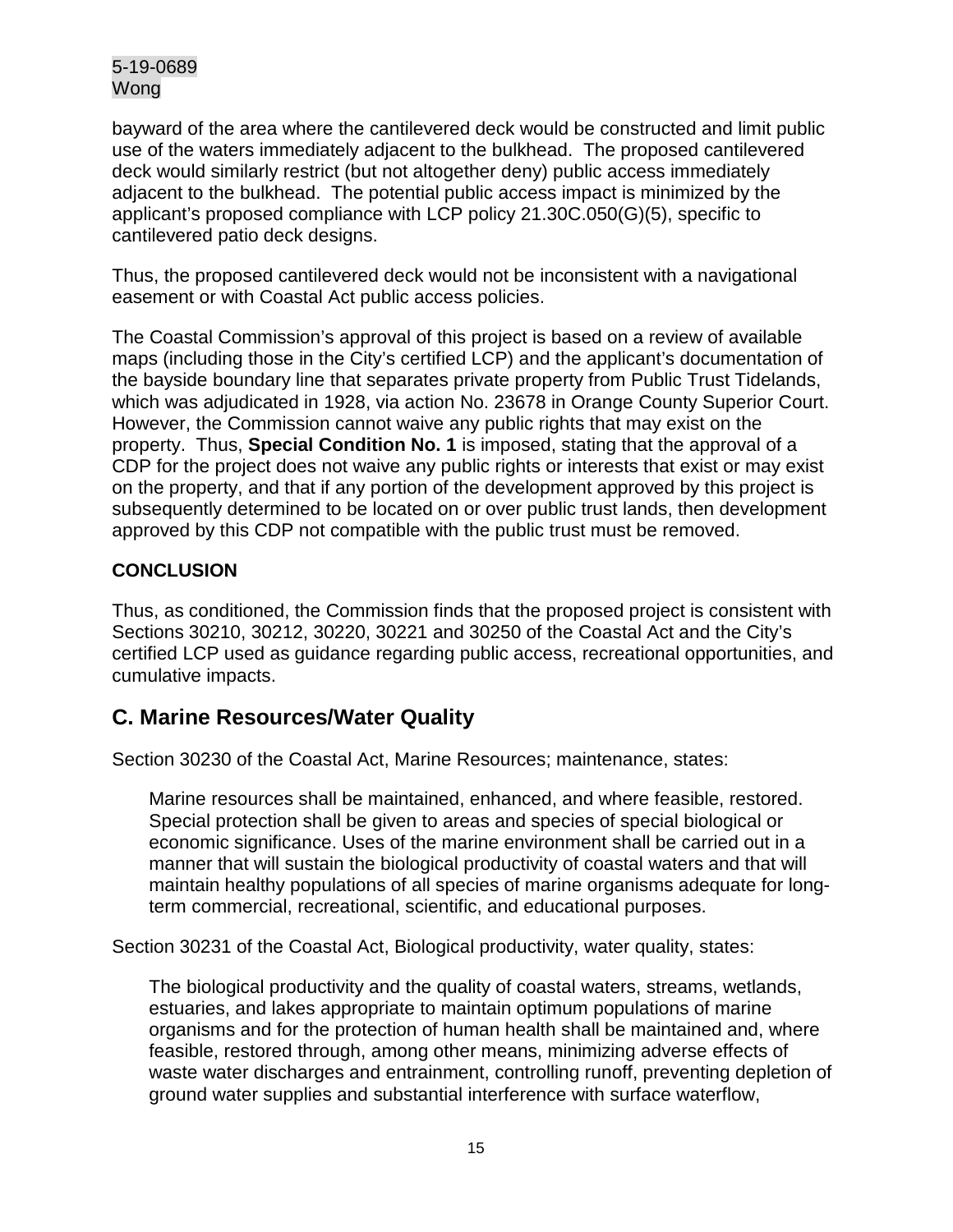encouraging waste water reclamation, maintaining natural vegetation buffer areas that protect riparian habitats, and minimizing alteration of natural streams.

Section 30232 of the Coastal Act, Oil and hazardous substance spills, states:

Protection against the spillage of crude oil, gas, petroleum products, or hazardous substances shall be provided in relation to any development or transportation of such materials. Effective containment and cleanup facilities and procedures shall be provided for accidental spills that do occur.

Section 30250 of the Coastal Act states in part:

(a)New residential…development…shall be located…where it will not have significant adverse effects, either individually or cumulatively, on coastal resources….

Coastal Land Use Plan, Eelgrass Meadows, Policy 4.1.4-4 states,

Provide for the protection of eelgrass meadows and mitigation of impacts to eelgrass meadows in a comprehensive harbor area management plan for Newport Bay.

Coastal Land Use Plan, Eelgrass Meadows, Policy 4.1.4-5 states,

Where applicable require eelgrass and Caulerpa taxifolia surveys to be conducted as a condition of City approval for projects in Newport Bay in accordance with operative protocols of the Southern California Eelgrass Mitigation Policy and Caulerpa taxifolia Survey protocols.

Coastal Land Use Plan, Dredging, Diking and Filling, Policy 4.2.3-2 states,

Continue to permit recreational docks and piers as an allowable use within intertidal areas in Newport Harbor.

Coastal Land Use Plan, Dredging, Eelgrass Protection and Restoration, Policy 4.2.5-1 states,

Avoid impacts to eelgrass (Zostera marina) to the greatest extent possible. Mitigate losses of eelgrass at a 1.2 to 1 mitigation ratio and in accordance with the Southern California Eelgrass Mitigation Policy. Encourage the restoration of eelgrass throughout Newport Harbor where feasible.

Coastal Land Use Plan, TMDLs, Policy 4.3.1-8 states,

Protection against the spillage of crude oil, gas, petroleum products, or hazardous substances shall be provided in relation to any development or transportation of such materials. Effective containment and cleanup facilities and procedures shall be provided for accidental spills that do occur.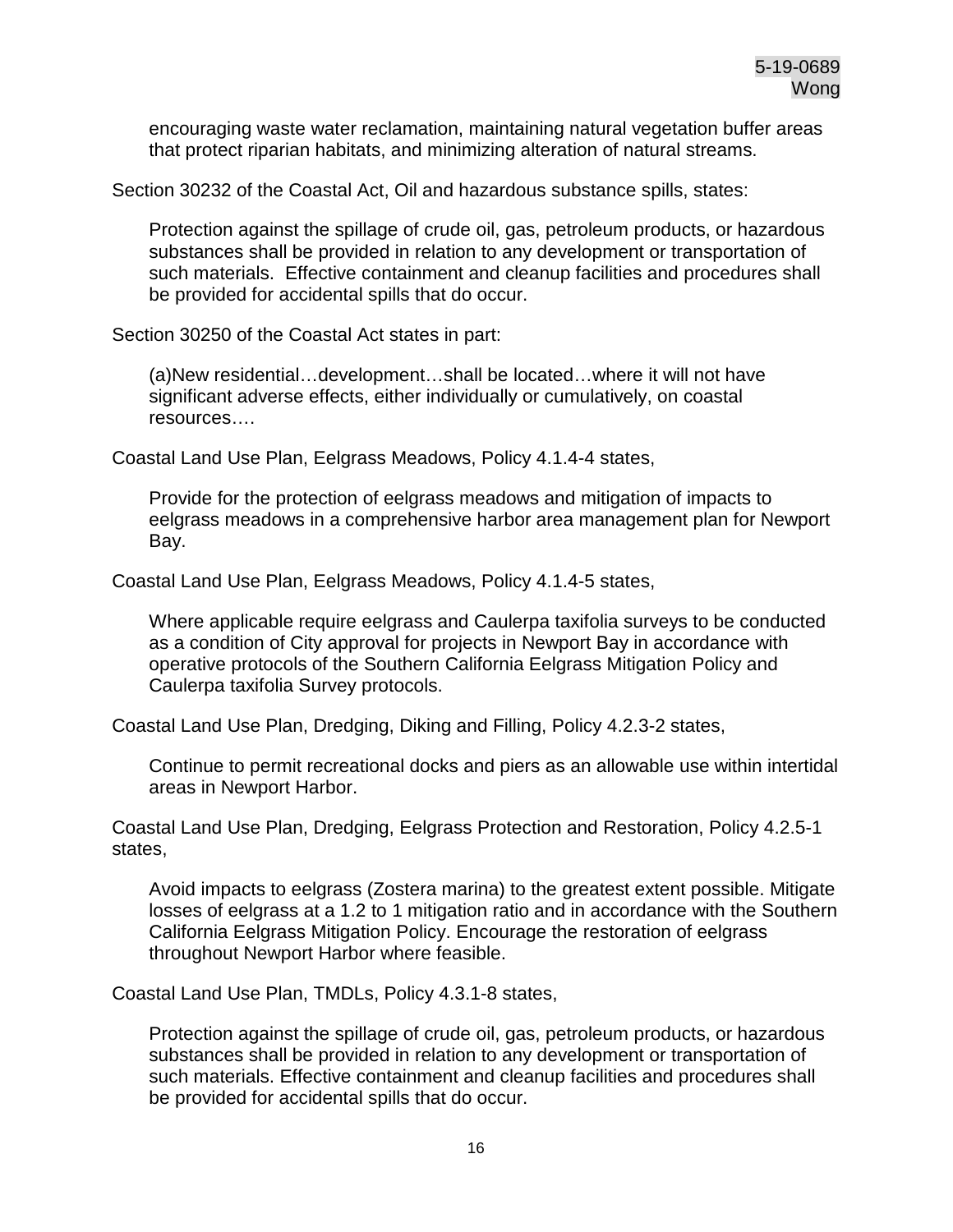.

Coastal Land Use Plan, NPDES, Policy 4.3.2-1 states,

Promote pollution prevention and elimination methods that minimize the introduction of pollutants into coastal waters, as well as the generation and impacts of dry weather and polluted runoff.

Coastal Land Use Plan, NPDES, Policy 4.3.2-6 states,

Implement and improve upon best management practices (BMPs) for residences, businesses, new development and significant redevelopment, and City operations.

Coastal Land Use Plan, NPDES, Policy 4.3.2-7 states,

Incorporate BMPs into the project design in the following progression:

Site Design BMPs.

Source Control BMPs.

Treatment Control BMPs.

Include site design and source control BMPs in all developments. When the combination of site design and source control BMPs are not sufficient to protect water quality as required by the LCP or Coastal Act, structural treatment BMPs will be implemented along with site design and source control measures.

Coastal Land Use Plan, NPDES, Policy 4.3.2-22 states,

Require beachfront and waterfront development to incorporate BMPs designed to prevent or minimize polluted runoff to beach and coastal waters.

The biological productivity of coastal waters is highly dependent on sunlight for photosynthesis by lower order green algae, phytoplankton, and diatoms that form the basis of the marine food chain. In addition to reduced sunlight and decreases in the biological productivity of coastal waters, increased coverage of coastal waters is a significant concern since it also impedes avian foraging activities. Larger dock structures decrease foraging habitat for sight foraging marine birds, such as the State and federally listed California brown pelican found throughout Newport Harbor. Although the coverage of bay surface area habitat associated with any one project may not seem significant, the cumulative effect of allowing unnecessarily large dock structures and resulting increases in water coverage throughout Newport Harbor could be significant. It should be noted that there are hundreds of private residential docks in Newport Harbor. If each were permitted to increase the amount of fill and water coverage beyond that which is consistent with the Coastal Act, the cumulative effects would constitute a significant loss of coastal waters and soft bottom habitat.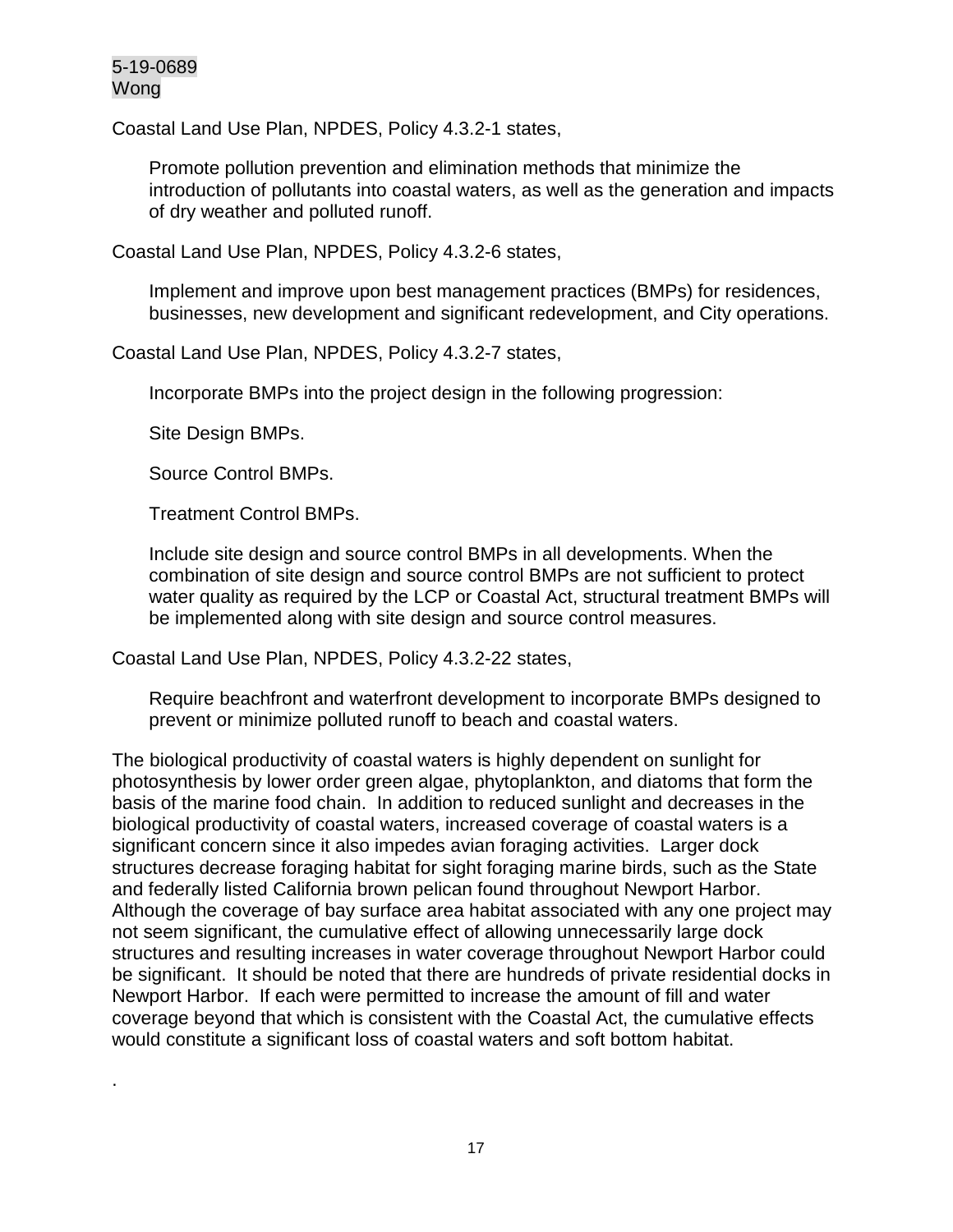#### **Eelgrass (Zostera Marina) and Caulerpa Taxifolia**

A specific biological resource that can be adversely affected by increased water coverage is eelgrass (Zostera marina). Eelgrass is a marine flowering plant that grows in soft sediments within coastal bays and estuaries. Eelgrass canopies consist of shoots and leaves approximately 1 to 3 feet long that typically attract marine invertebrates and fish species. Under normal circumstances, a diverse community of benthic organisms (e.g. clams, crabs, and worms) live within the soft sediments that cover eelgrass root and rhizome mass systems. Eelgrass beds also function as a nursery for many juvenile fishes – including species of commercial and/or sporting value such as California halibut and corbina. Eelgrass beds are also important foraging areas for piscivouous seabirds that seek baitfish attracted to eelgrass cover. Eelgrass is also an important ecological contributor to the detrital (decaying organic material) food web of bays and estuaries as the decaying plant material is consumed by many benthic invertebrates and converted to primary nutrients by bacteria.

In 1999, a non-native and invasive aquatic plant species, Caulerpa Taxifolia, was discovered in parts of Huntington Harbor. Caulerpa Taxifolia is a type of seaweed which has been identified as a threat to California's coastal marine environment because it has the ability to displace native aquatic plant species and habitats. Information available from NMFS indicates that Caulerpa Taxifolia can grow in large monotypic stands within which no native aquatic plant species can co-exist. Therefore, native seaweeds, seagrasses, and kelp forests can be displaced by the invasive Caulerpa Taxifolia. This displacement of native aquatic plant species can adversely impact marine biodiversity with associated impacts upon fishing, recreational diving, and tourism. Caulerpa Taxifolia is known to grow on rock, sand, or mud substrates in both shallow and deep water areas. Since eelgrass grows within the general project vicinity, Caulerpa Taxifolia, if present, could displace eelgrass in the channels.

The project site was surveyed between July 2 and October 3, 2018, and eelgrass was discovered within the project area. Eelgrass surveys completed during the active growth phase (typically March through October) are valid for 60 days, with the exception of surveys completed between August and October. The 2018 eelgrass survey is no longer valid. Therefore, a subsequent eelgrass survey will be required prior to beginning any construction. A pre-construction Caulerpa taxifolia survey was completed between July 2 and October 3, 2018, as required by the City of Newport Beach Harbor Resources Division, and no Caulerpa taxifolia was discovered in the project area. Caulerpa taxifolia surveys are valid for 90 days. The Caulerpa taxifolia survey is no longer valid since 90 days have passed since the survey was completed. Thus, an up-to-date Caulerpa taxifolia survey must be conducted prior to commencement of the project. Therefore, the Commission imposes **Special Conditions No. 2 and No. 3**, which identify the necessary procedures prior to construction. Also, if any Caulerpa taxifolia is found on the project site, **Special Condition No. 3** identifies the necessary procedures prior to construction.

.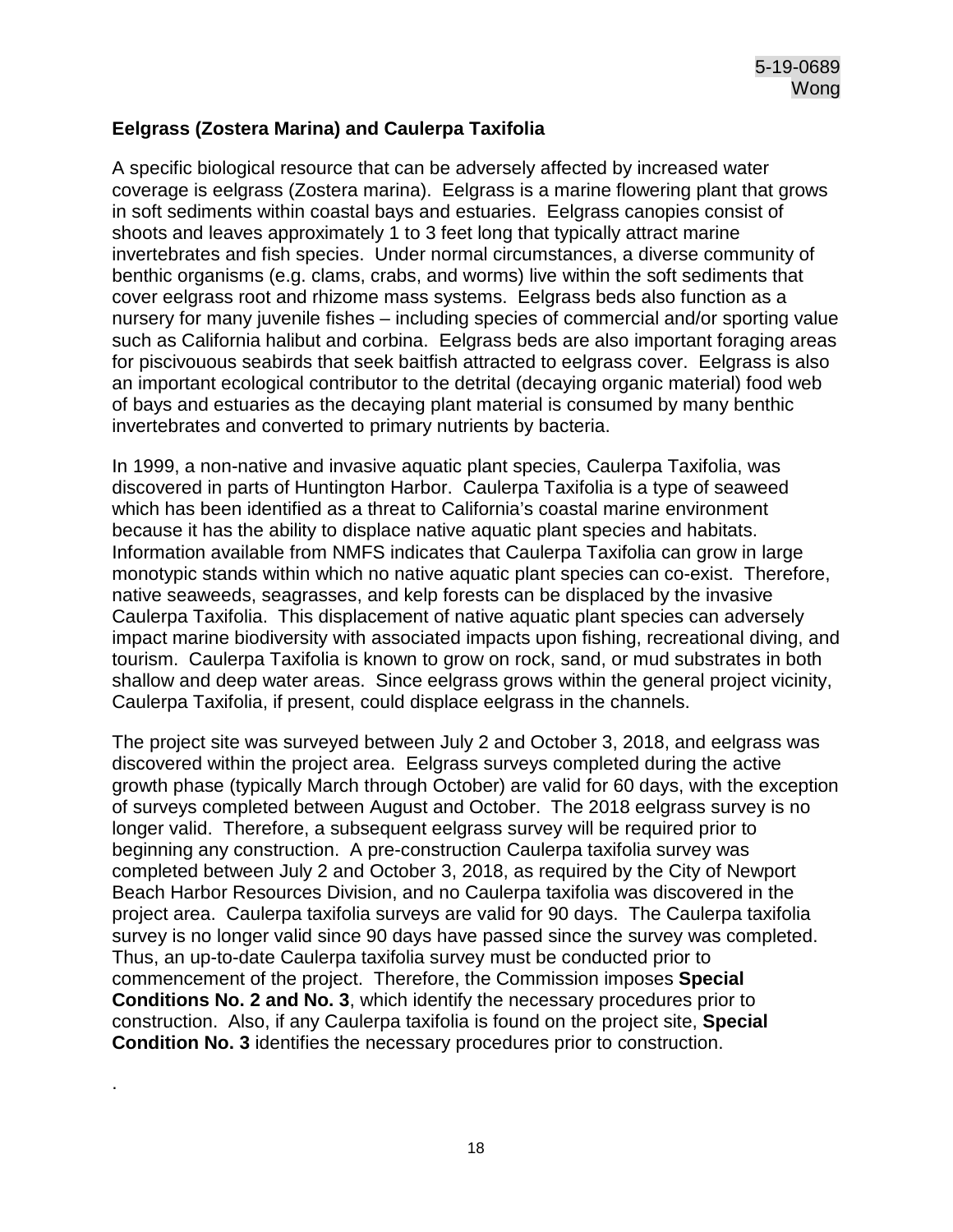#### **Construction Impacts to Water Quality**

Storage or placement of construction materials, debris, or waste in a location subject to erosion and dispersion or which may be discharged into coastal water via rain or wind would result in adverse impacts to the marine environment that would reduce the biological productivity of coastal waters. For instance, construction debris entering coastal waters may cover and displace soft bottom habitat. Sediment discharged into coastal waters may cause turbidity, which can shade and reduce the productivity of foraging avian and marine species' ability to see food in the water column. In order to avoid adverse construction-related impacts upon marine resources, the Commission imposes **Special Condition No. 4**, which outlines construction-related best management practices to provide for the safe storage of construction materials and the safe disposal of construction debris. This condition requires, among other things, the applicant to remove any and all debris resulting from construction activities within 24 hours of completion of the project. In addition, all construction materials, excluding lumber, shall be covered and enclosed on all sides, and as far away from a storm drain inlet and receiving waters as possible.

#### **Post-Construction Impacts to Water Quality**

The proposed project is considered development and there is an opportunity to improve water quality. Much of the pollutants entering the ocean come from land-based development. The Commission finds that it is necessary to minimize, to the extent feasible within its jurisdiction, the cumulative adverse impacts on water quality resulting from incremental increases in impervious surface runoff associated with additional development. As part of the Local Coastal Development Permit No. 5-NPB-18-0299, a water retention basin was approved in the rear yard to address post-construction water quality. To minimize any impacts to water quality the proposed project may have after construction, water runoff from the cantilevered deck will be directed to the rear yard water retention basin. Thus, the project addresses post-construction water quality impacts.

As conditioned, impacts to biological resources will be minimized. However, impacts to other biological resources may occur if future development occurs without first being reviewed by the Commission. Thus, the Commission imposes **Special Condition No. 5**, requiring the applicant to obtain a permit amendment or a new permit for any repair or maintenance of the proposed deck.

#### **CONCLUSION**

Thus, as conditioned, the Commission finds that the proposed project is consistent with Sections 30230, 30231, 30232 and 30250 of the Coastal Act and the City's certified LCP used as guidance regarding maintaining and enhancing biological productivity and water quality, and cumulative impacts.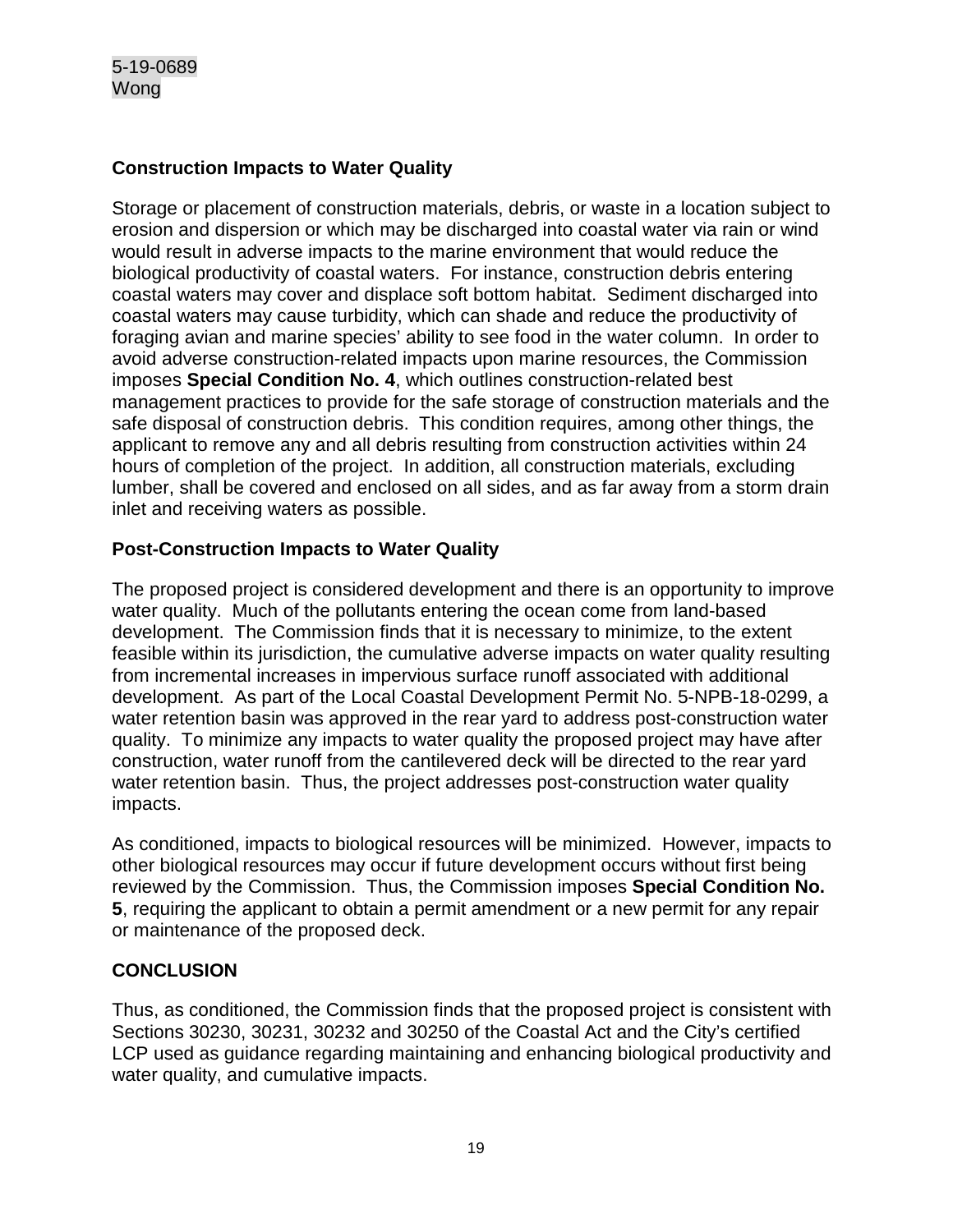## <span id="page-19-0"></span>**D. Local Coastal Program (LCP)**

On January 13, 2017, the City of Newport Beach LCP was effectively certified. Development proposed bayward of the property line is located within the Commission's jurisdiction and consequently, the standard of review is the Chapter 3 of the Coastal Act and the certified LCP serves as guidance. As conditioned, the proposed development within the Commission's original jurisdiction is consistent with Chapter 3 of the Coastal Act.

## <span id="page-19-1"></span>**E. California Environmental Quality Act (CEQA)**

The City of Newport Beach is the lead agency responsible for certifying that the proposed project conforms with the California Environmentally Quality Act (CEQA). The City determined that the proposed development is ministerial or categorically exempt from CEQA on April 15, 2019.

Section 13096(a) of the Commission's administrative regulations requires Commission approval of CDP applications to be supported by a finding showing that the application, as conditioned by any conditions of approval, is consistent with any applicable requirements of CEQA. Under Section 15251(c) of Title 14 of the California Code of Regulations, the Commission's CDP regulatory process has been certified as the functional equivalent to the CEQA process. Section 21080.5(d)(2)(A) of CEQA prohibits a proposed development from being approved if there are feasible alternatives or feasible mitigation measures available which would substantially lessen any significant adverse effect which the activity may have on the environment.

The proposed project has been conditioned to be found consistent with the public access, resource protection, and water quality policies of the Coastal Act and the LCP, as applicable.

Therefore, as conditioned, the Commission finds that there are no feasible alternatives or additional feasible mitigation measures available that would substantially lessen any significant adverse effect that the activity may have on the environment. The Commission finds that the proposed project, as conditioned to mitigate the identified impacts, is the least environmentally damaging feasible alternative and is consistent with the requirements of the Coastal Act and CEQA.